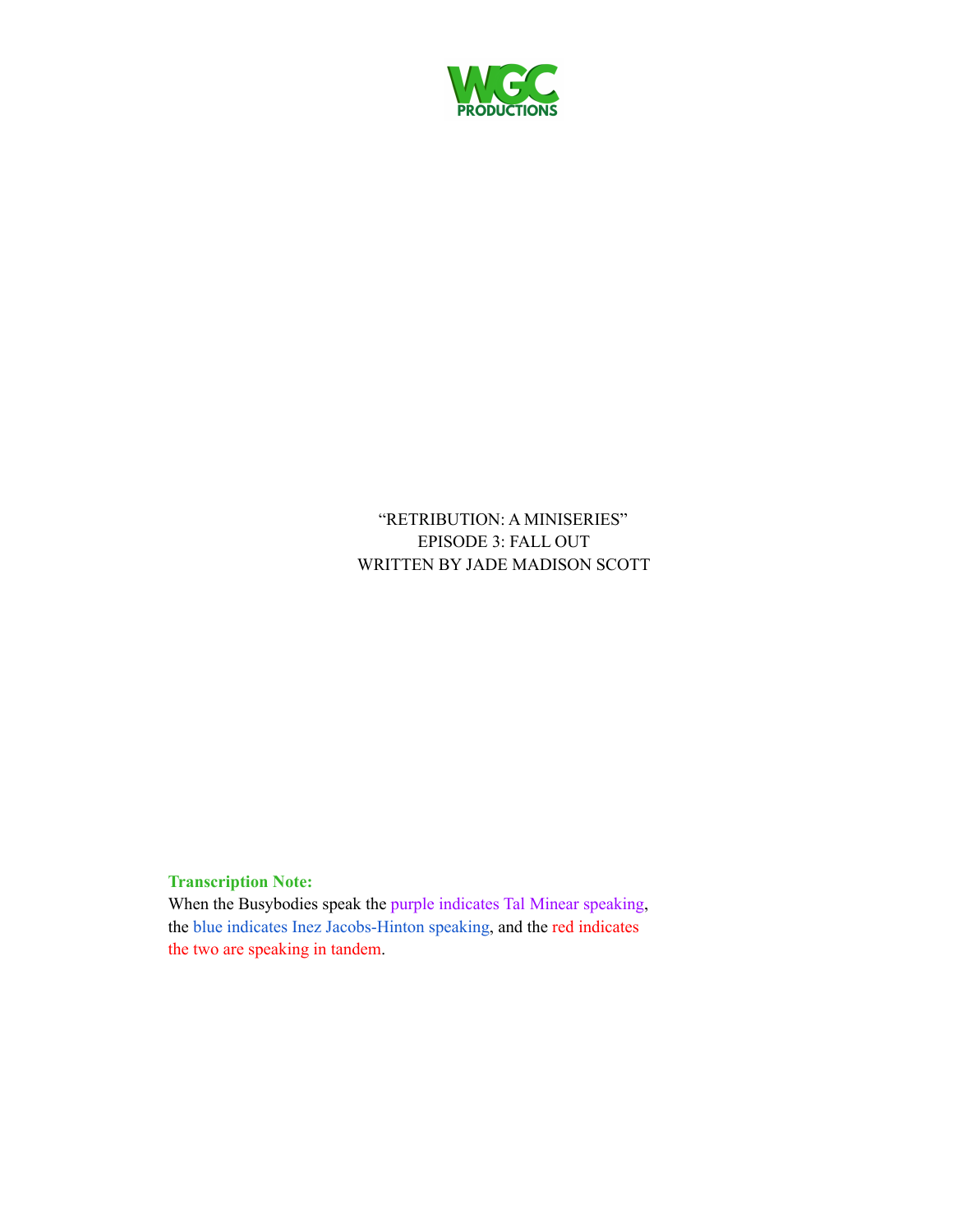# **Scene One Introduction**

#### **HOST**

WGC Productions presents-

(Retribution Theme) Retribution: A Miniseries. You are now listening to episode three. Content warnings and transcripts for this episode can be found at wgcproductions.com/retribution. Personally I'm wondering what Terra's gonna do to get herself out this twisted web. Oh well, guess we'll see.

(Retribution Theme Song)

# **Scene Two Town Square: Afternoon**

(The BUSYBODIES and TERRA are panting in the heat.)

#### TERRA

It's burning.

#### **BUSYBODIES**

ALL

Sweltering.

God, this heat.

CLETUS

MS. BETTY

**CLETUS** 

MS. BETTY

**CLETUS** 

Must've gone from 70 to 120 overnight.

Too hot to breathe.

Too hot to live.

Swear, it's eating me up.

First the organs.

MS. BETTY

Then the skin.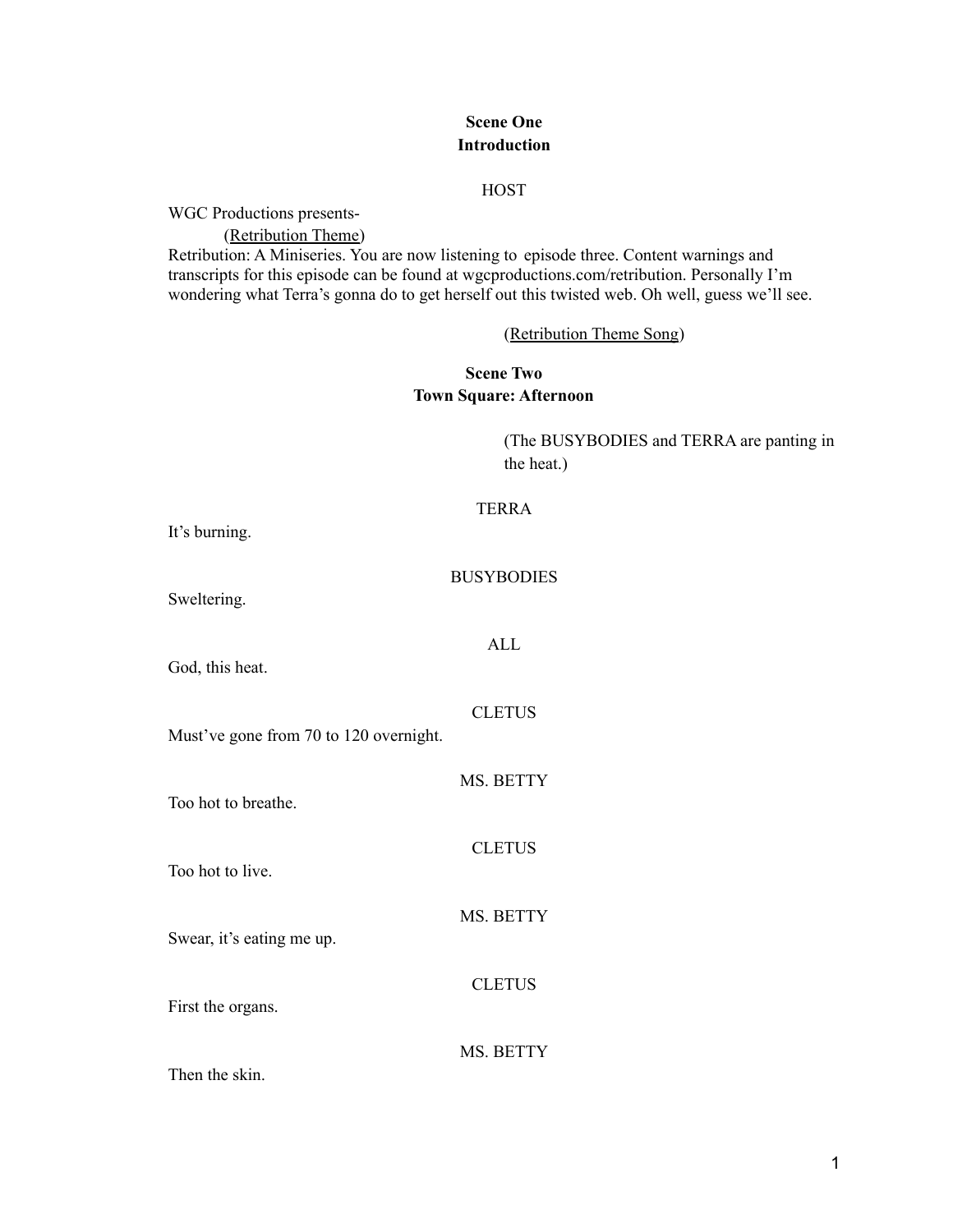# BUSYBODIES, MS. BETTY, CLETUS

Then the soul.

# TERRA

I'd like to keep the soul.

**CLETUS** 

That witch. Don't she know people could die in this heat?

#### **BUSYBODIES**

When will her curse end?

# TERRA

Have any y'all seen her?

#### BUSYBODIES

No.

# TERRA

No? What good are you for?

#### MS. BETTY

What good are you?

# TERRA

I didn't start all this. I didn't watch a girl get...I can't even say it.

You didn't stop it either.

# TERRA

I didn't know.

BUSYBODIES

Is that better?

It's not worse.

TERRA

(IRVING enters)

IRVING

Terra! Terra!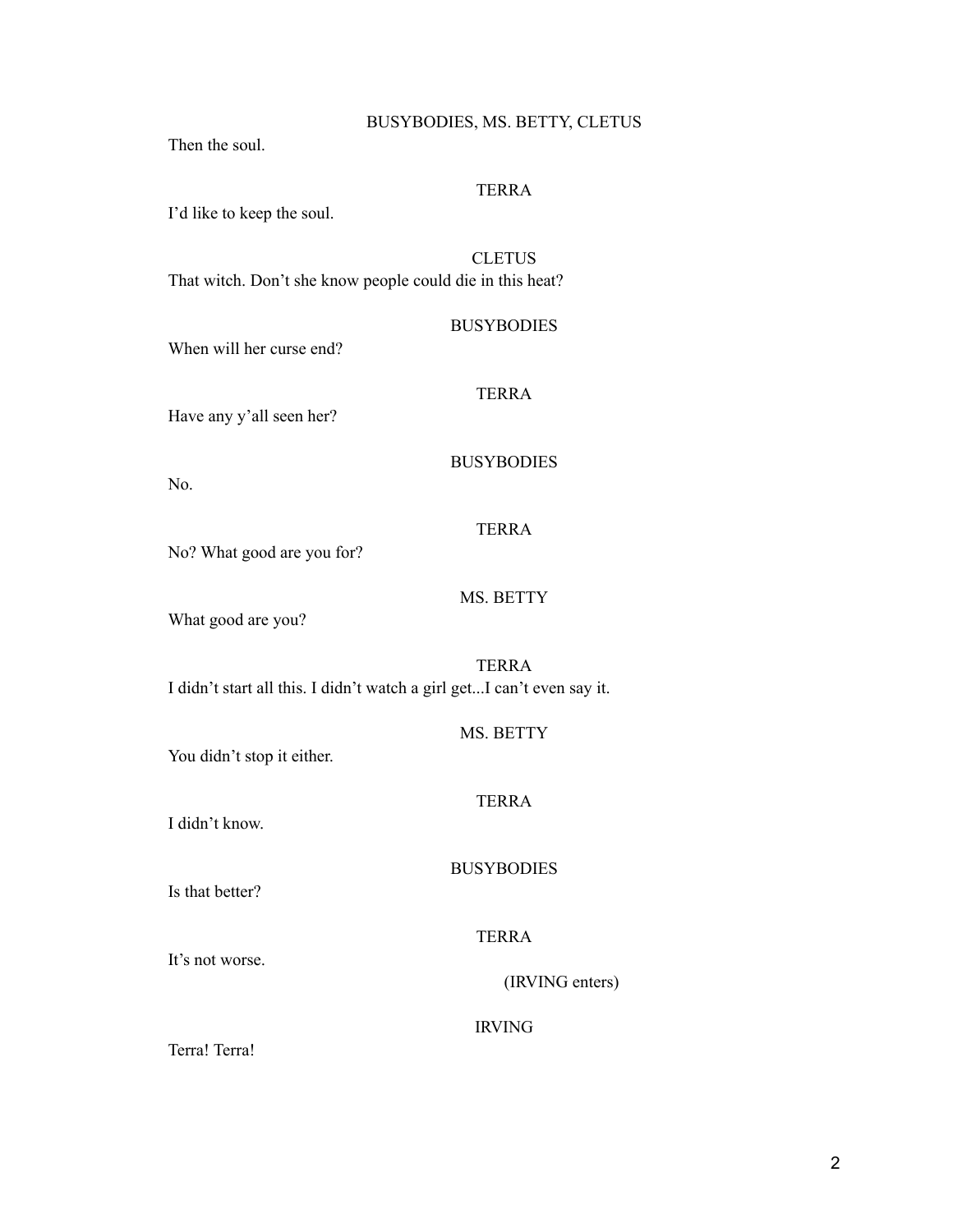| Did you find her?                                    | <b>TERRA</b>                                                                                                          |
|------------------------------------------------------|-----------------------------------------------------------------------------------------------------------------------|
|                                                      | <b>IRVING</b>                                                                                                         |
| No.                                                  |                                                                                                                       |
| Then why would you come over here screaming my name. | <b>TERRA</b>                                                                                                          |
| I love to scream your-                               | <b>IRVING</b>                                                                                                         |
|                                                      | <b>TERRA</b>                                                                                                          |
| Not the time.                                        |                                                                                                                       |
|                                                      | <b>IRVING</b><br>Right, sorry. I looked all over the place, been looking for a week now, but I can't find her at all. |
| Did you check her house?                             | <b>TERRA</b>                                                                                                          |
| Course. She ain't there.                             | <b>IRVING</b>                                                                                                         |
| Thank God.                                           | <b>TERRA</b>                                                                                                          |
| Maybe she'll come out when she wants to.             | <b>IRVING</b>                                                                                                         |
| But I need her.                                      | <b>TERRA</b>                                                                                                          |
| Listen, I know her a little better than you-         | <b>IRVING</b>                                                                                                         |
| We can't all have carnal knowledge of our friends-   | <b>TERRA</b>                                                                                                          |
| That felt loaded.                                    | <b>IRVING</b>                                                                                                         |
| It was a tad aggressive.                             | <b>BUSYBODIES</b>                                                                                                     |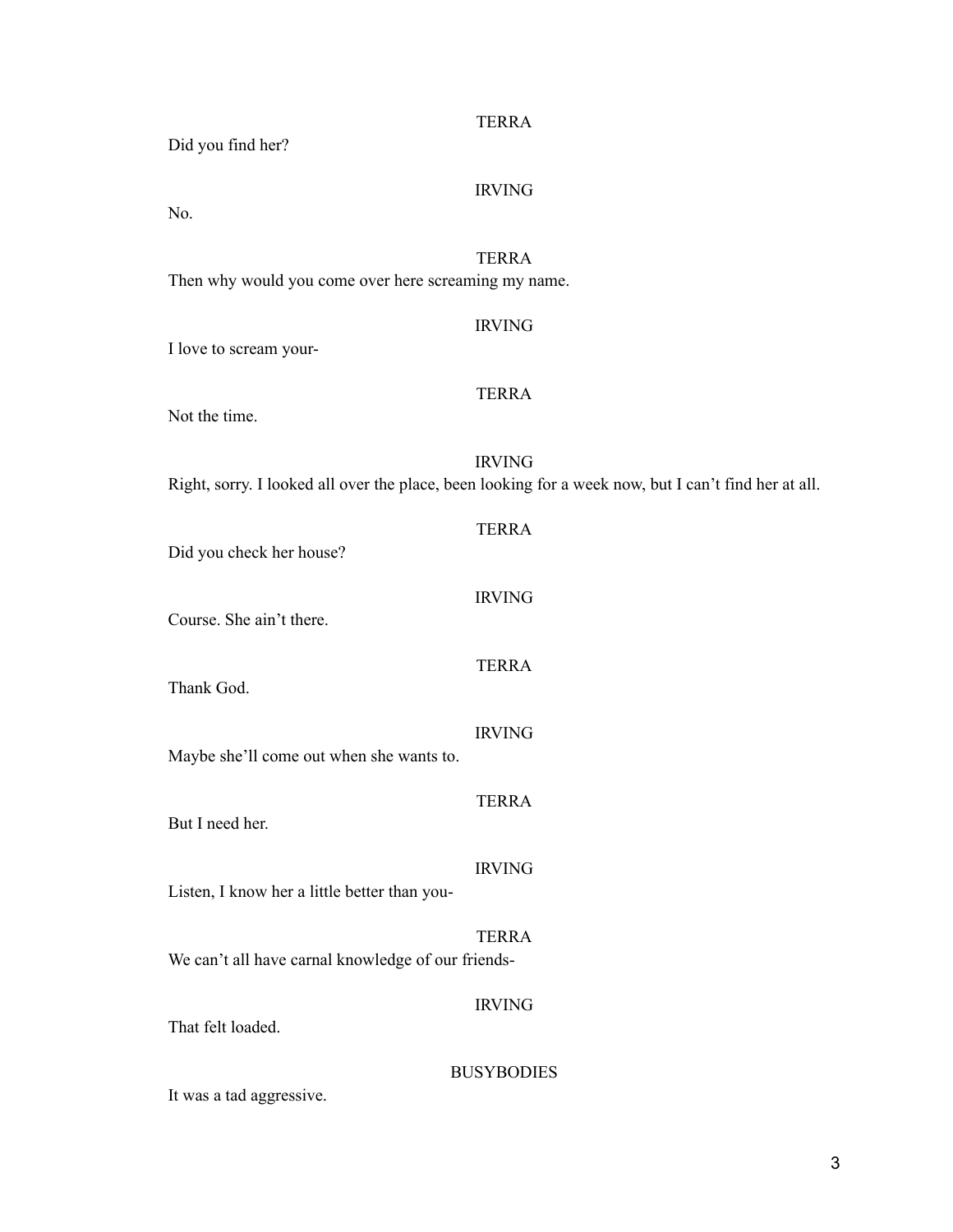| Quiet.                                                                          | <b>TERRA</b>                                                                                                       |
|---------------------------------------------------------------------------------|--------------------------------------------------------------------------------------------------------------------|
| Why do you even need to talk to her?                                            | <b>IRVING</b>                                                                                                      |
| It's important.                                                                 | <b>TERRA</b>                                                                                                       |
| But what is it?                                                                 | <b>IRVING</b>                                                                                                      |
| This farm business. The rain business.                                          | <b>TERRA</b>                                                                                                       |
| Aw, Terra, I'm sorry I got you hung up in all this. I was wrong.                | <b>IRVING</b>                                                                                                      |
| I don't think so.                                                               | <b>TERRA</b>                                                                                                       |
| weren't us, so I must have been wrong.                                          | <b>IRVING</b><br>I said it was 'cause of the father didn't I? Well, Neil and me both laid claim to that kid and it |
| No, neither of you are the father.                                              | <b>TERRA</b>                                                                                                       |
| Then who else would it be, I mean, they ain't many men like us wandering round- | <b>IRVING</b>                                                                                                      |
| I know, Irving.                                                                 | <b>TERRA</b>                                                                                                       |
| Know what?                                                                      | <b>IRVING</b>                                                                                                      |
| What you knew.                                                                  | <b>TERRA</b>                                                                                                       |
| I know a lot of things.                                                         | <b>IRVING</b>                                                                                                      |
|                                                                                 | (Beat)                                                                                                             |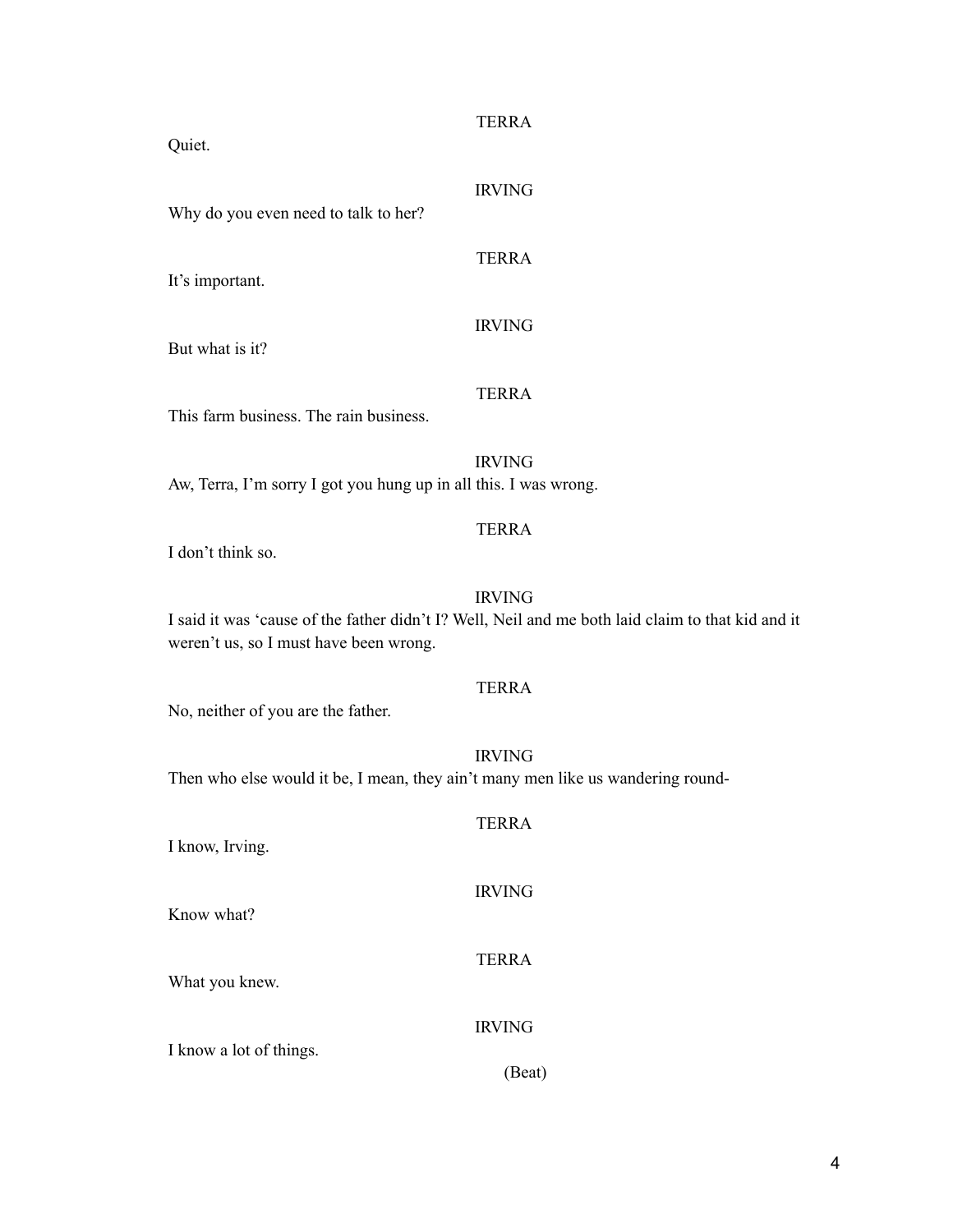Can't keep us out of our own business.

#### TERRA

TERRA

**BUSYBODIES** 

Why bother keeping you out of something you ignore? Now, I said you need to go.

#### **CLETUS**

I swear, for God, this girl-

Y'all need to go.

# IRVING

Cletus, please. Me to you, this is serious.

**CLETUS** I don't even care 'bout it too much. Just won't be disrespected on my own land.

Terra, apologize.

#### TERRA

IRVING

Sorry.

Good girl.

# **CLETUS**

(BUSYBODIES, CLETUS, and MS. BETTY turn away)

IRVING

Sorry 'bout him, but you know how Cletus can be. Just hiding all that heart under his gristle.

# TERRA

Do you make excuses like that for everybody?

#### IRVING

Terra Anne, we need to make it real clear 'bout what I think you think I know. Cause I won't be the one spilling secrets cross this soil.

# TERRA

What I *think* you know? What you….she told me.

#### IRVING

Told you what?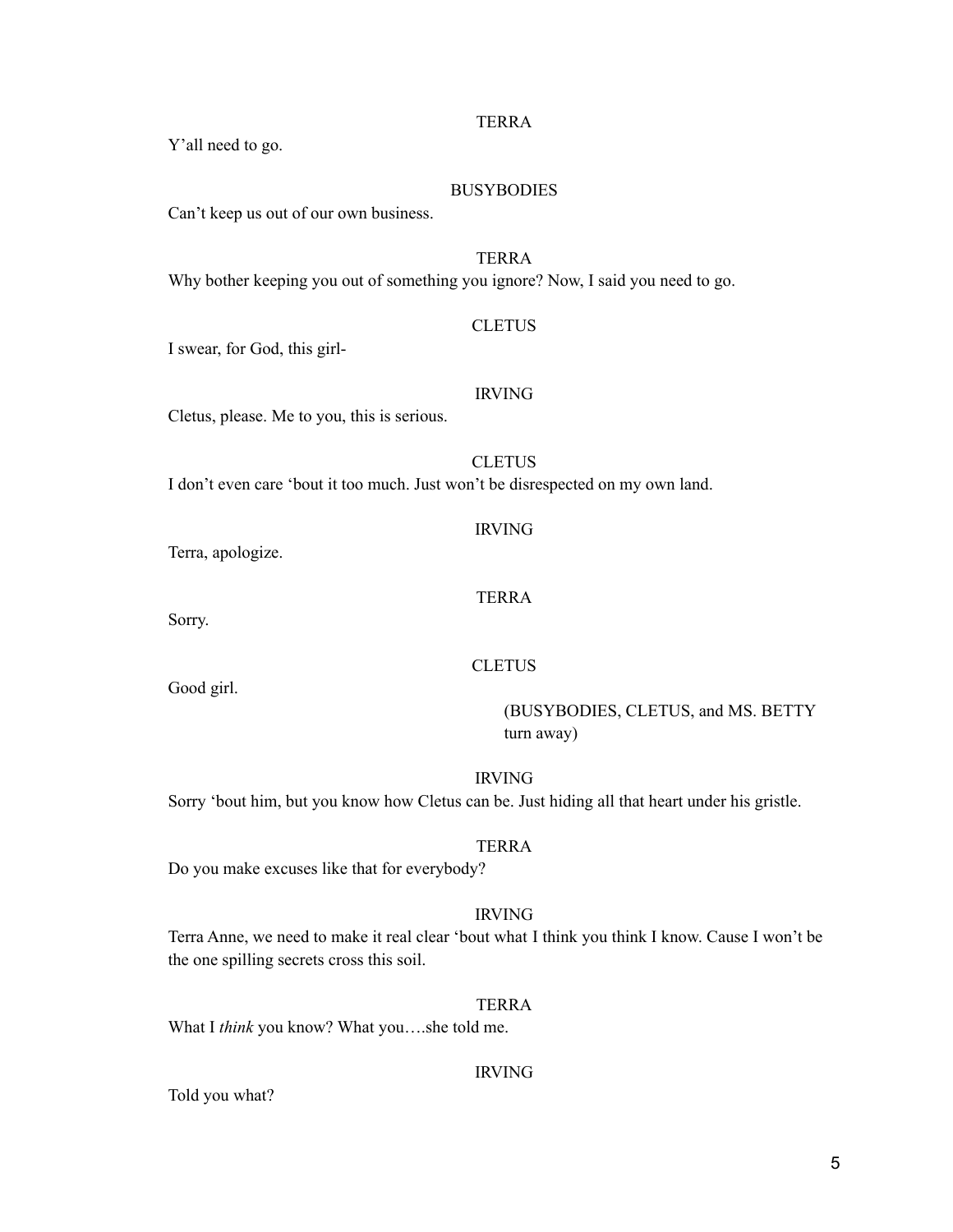Told me….Jesus, I can't even say it. You're a disgrace, Irving.

#### IRVING

Terra, please-

#### TERRA

How could you let him do that? She told you about her father and you did….tell me you did something. Tell me my best friend ain't someone who would let somethin' like that go by like daises. Irving, just tell me you did something.

#### IRVING

I took her mind off it.

#### TERRA

So you had her, that's it?

#### IRVING

Don't make it sound so crass.

#### TERRA

Crass? Have I died and gone to heaven? Irving is talking to me about crass. Well butter me up and call me a three headed-snake. Next, I know the four horsemen will come pounding out the sky-

#### IRVING

Now, you're just being dramatic.

#### **TERRA**

Sleeping with her doesn't make you a hero.

#### IRVING

I never said that.

#### TERRA

Well, you just said to me, in a perfectly serious tone, that you sleeping with her was suppose to make up for the fact that you knew what was going on, and you lived your life like nothing happened.

#### IRVING

I didn't just sleep with her, I made her laugh.

#### TERRA

Not something one would usually like to admit.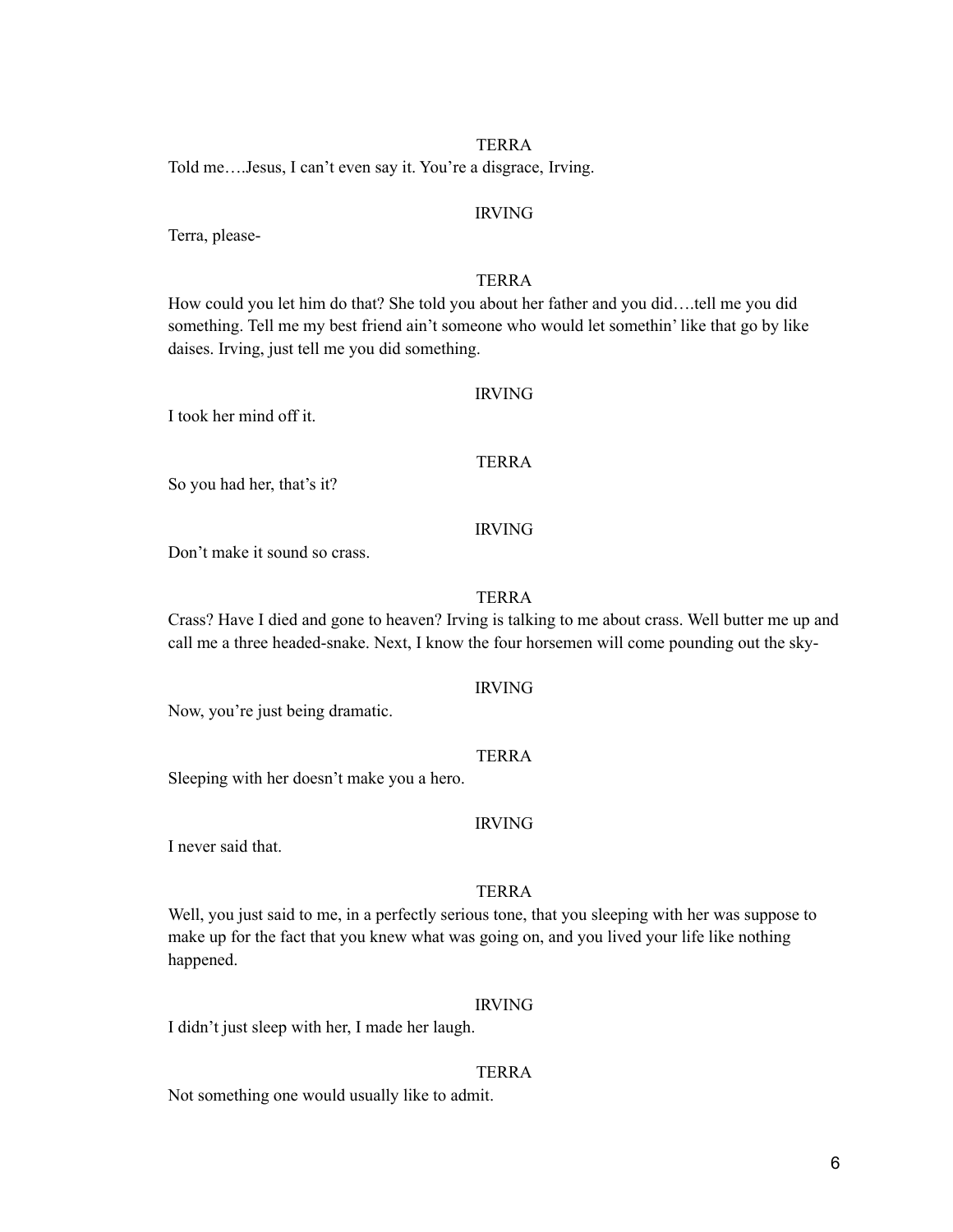No, after. We sat and we talked. I listened and we joked. I made her laugh. Took her mind off it.

# TERRA

Yeah, I'm sure that laughter was all she could think about when her father was on top of her.

# (Beat)

# IRVING

TERRA

She doesn't want to talk to anyone, Terra.

How do you know?

IRVING

She told me.

# TERRA

I thought you said-

#### IRVING

I lied. I found her out where I found her, and she said she didn't want to be bothered by anyone, so I lied so she wouldn't be bothered.

#### TERRA

Irving, I need her.

# IRVING I was wrong about the water thing. The father….it won't save your farm.

| Not about that.      | <b>TERRA</b>  |
|----------------------|---------------|
| Then what?           | <b>IRVING</b> |
| I can't tell you.    | <b>TERRA</b>  |
| What does that mean? | <b>IRVING</b> |
|                      | <b>TERRA</b>  |

It means what it means.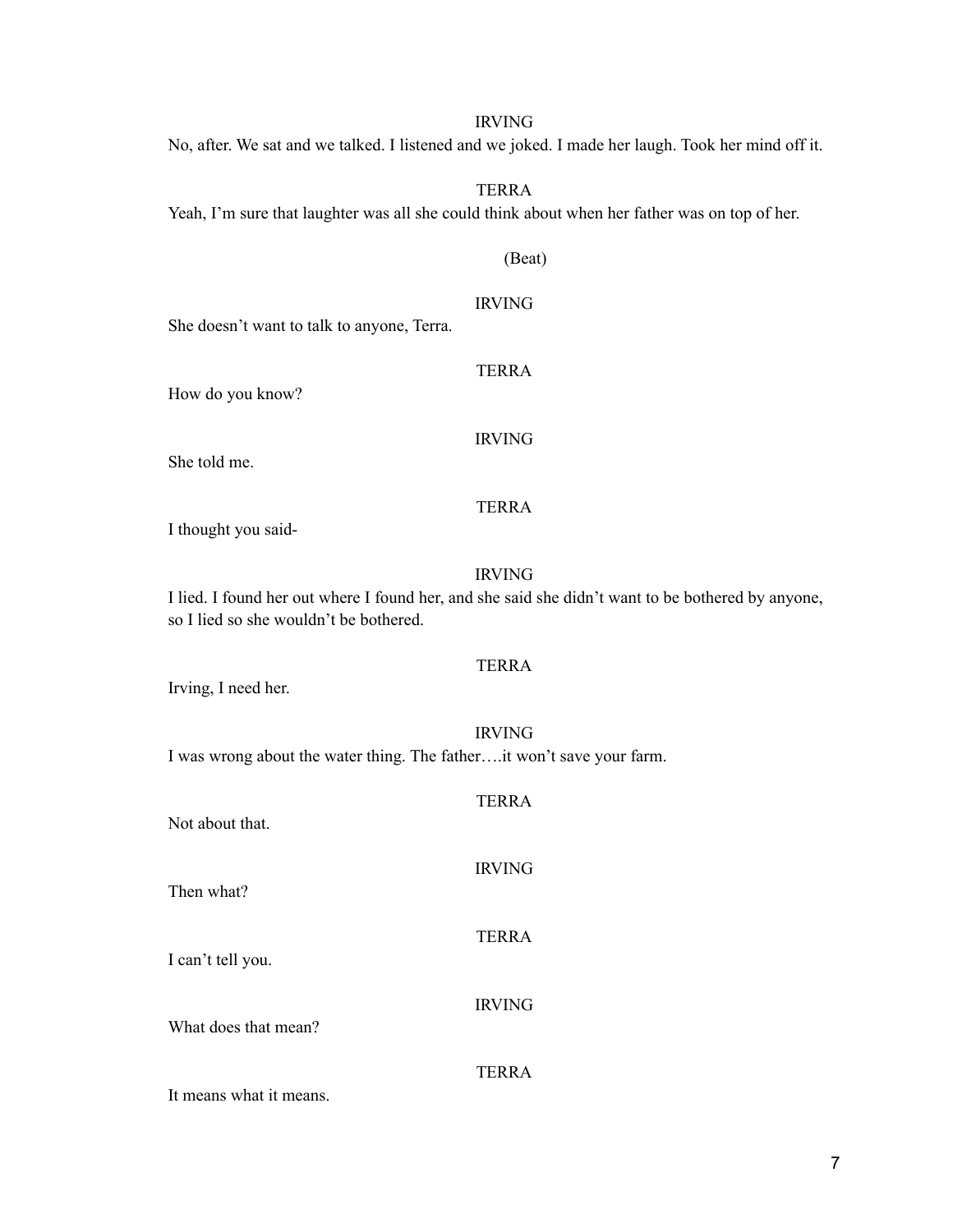What it…..I tell you everything-

(TERRA laughs)

Willow asked me not tell bout me and her. If she didn't you'd have been the first person I told. Terra, I'm sorry I slept with her, truly. Please forgive me. I love you.

TERRA

Oh, stop it. I'm not upset over that.

IRVING

Then why-

# TERRA

You let her go back.

# IRVING

What else was I supposed to do?

TERRA

I don't know, but you don't let her go back. You don't let her go home when you know what happens there. You don't get to smile and feel good when someone else suffers because of you.

# IRVING

Because of-

#### TERRA

She needed a friend. Someone who could look out for her. Someone who wouldn't let her get hurt.

| Terra-                 | <b>IRVING</b> |
|------------------------|---------------|
| Where is she?          | <b>TERRA</b>  |
| I can't tell you that. | <b>IRVING</b> |
| You have to.           | <b>TERRA</b>  |
| She asked me not to.   | <b>IRVING</b> |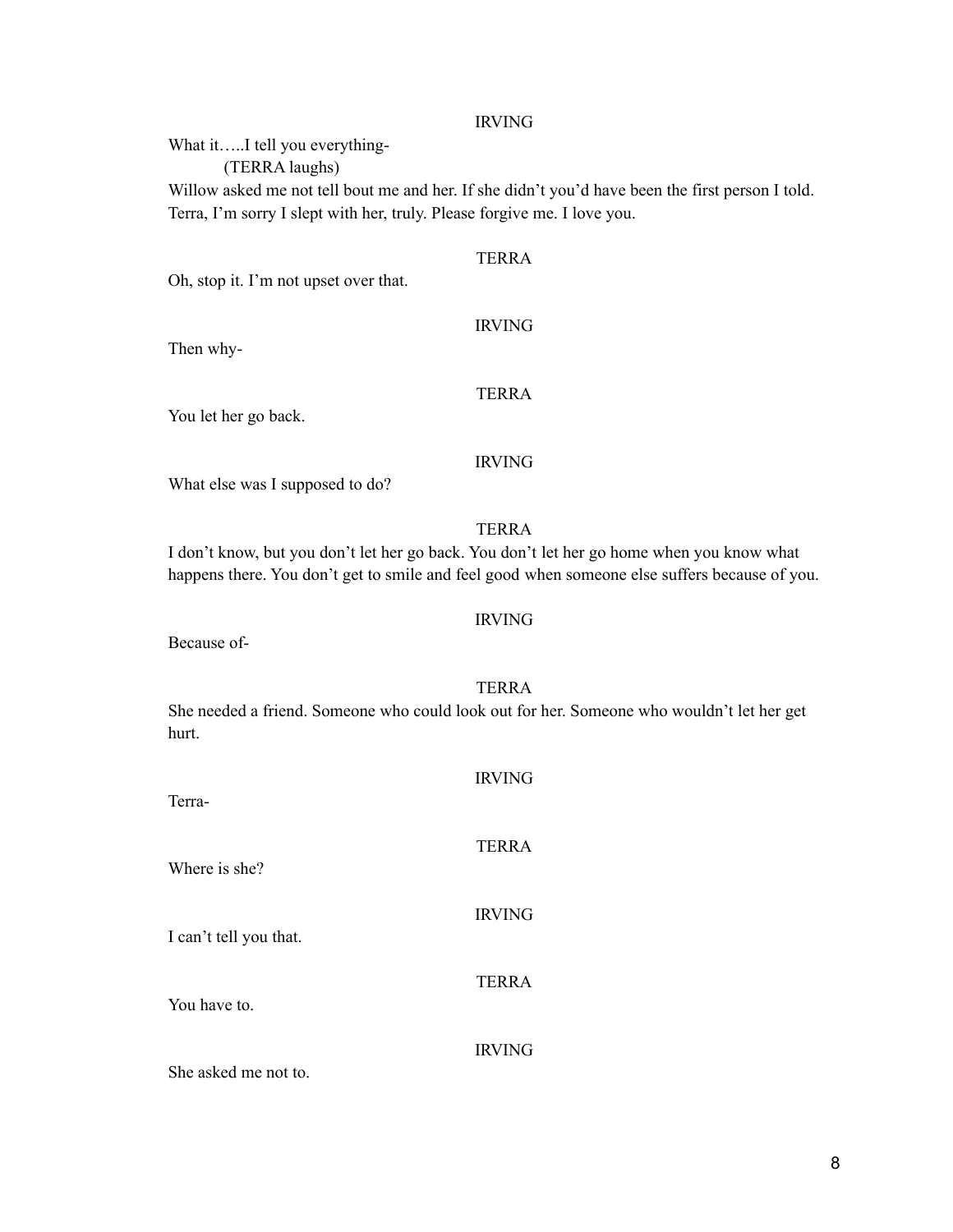| Please.                                                                          | <b>TERRA</b>                                                                                                  |
|----------------------------------------------------------------------------------|---------------------------------------------------------------------------------------------------------------|
| No.                                                                              | <b>IRVING</b>                                                                                                 |
| Irving, please.                                                                  | <b>TERRA</b>                                                                                                  |
| No.                                                                              | <b>IRVING</b>                                                                                                 |
| But-                                                                             | <b>TERRA</b>                                                                                                  |
|                                                                                  | <b>IRVING</b>                                                                                                 |
| She doesn't want to talk to you.                                                 | <b>TERRA</b>                                                                                                  |
| What?                                                                            | <b>IRVING</b>                                                                                                 |
| She doesn't want to talk to you. That's why she's hiding. She's hiding from you. |                                                                                                               |
| Why would sheI thoughtno, sheare you lying to me again?                          | <b>TERRA</b>                                                                                                  |
| What? Terra, no.                                                                 | <b>IRVING</b>                                                                                                 |
| She doesn't like you, you know?                                                  | <b>TERRA</b>                                                                                                  |
| What are you talking 'bout?                                                      | <b>IRVING</b>                                                                                                 |
| like a hero now, but know she doesn't like you at all.                           | <b>TERRA</b><br>So, keepin her hidden away like some kinda Rapunzel, it may be fun for you now, make you feel |

What are you-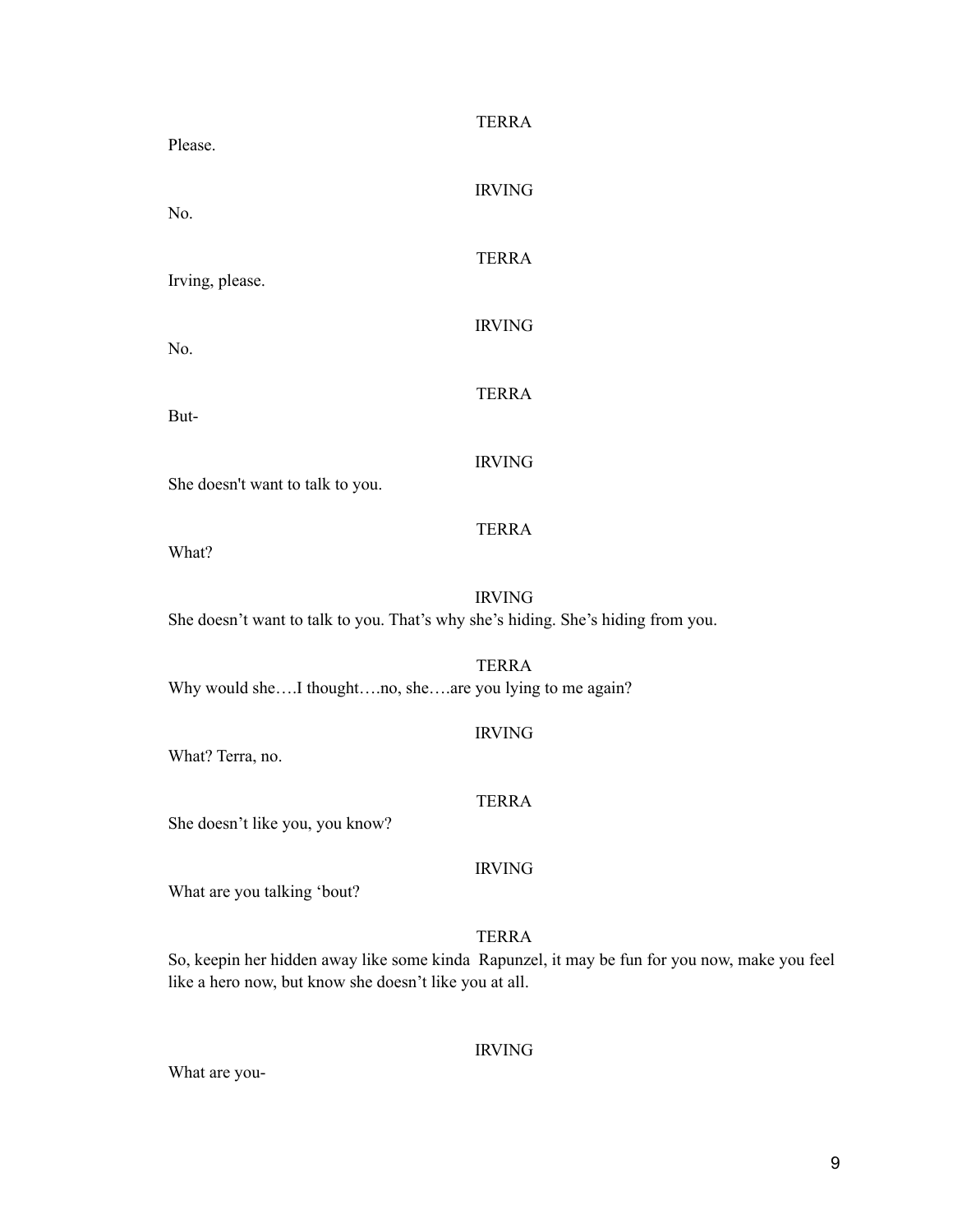She told me she doesn't like you. "Never much cared for you" her words. Thinks you talk too much. Thinks you're pushy.

That's not true.

IRVING

TERRA

Oh, did you love her too or something?

(IRVING exits. After a moment TERRA sits. A few tears roll down her cheek, much to her confusion and frustration.)

# TERRA

Jesus Christ, am I crying?

(NEIL enters)

**NEIL** 

There you are.

# **TERRA**

Hi.

NEIL

I went to your farm in the early morning, but you, conspicuously, weren't there. What did you have to do at such an early...what's happening to you? What's wrong with your face?

TERRA

NEIL

Could you please not be upset with me?

What-

TERRA I think need a friend right now, and I'd really like it if it could be you.

NEIL Uh.....I suppose I can be mad at you later.

TERRA

Sit with me?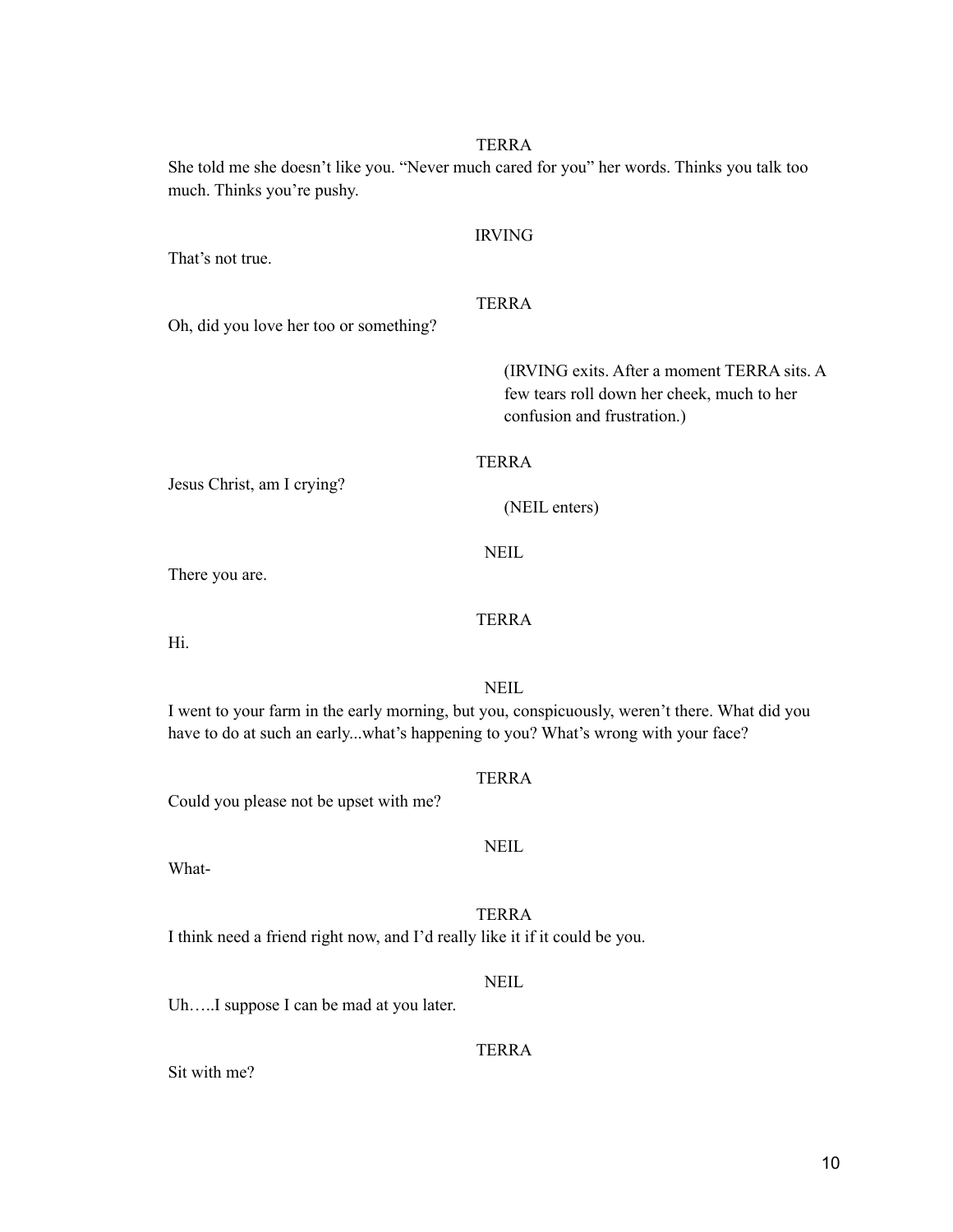# (NEIL sits)

#### **TERRA**

It's an awful nice day, isn't it?

# NEIL

It's hotter than Boston in the mid of July.

TERRA Besides the heat. I mean, just look at that sky. So blue-

Well, it certainly isn't it going to be grey. It hasn't rained in months. Even with all those rain clouds still swirling over your farm-

# TERRA

NEIL

Neil.

**NEIL** Yes, I suppose it is rather nice. Cerulean, the English might call it. Yes, rather nice.

#### TERRA

I think so too. A sky so blue….bluer than water.

**NEIL** So, why'd you leave so early? TERRA Let's not talk about all that. NEIL Then why were you crying? TERRA

Let's not talk about that either.

# **NEIL**

(Beat)

You hear about that horse, Man-O-War. Papers say he's the fastest thing on four legs.

#### TERRA

You still follow the horses.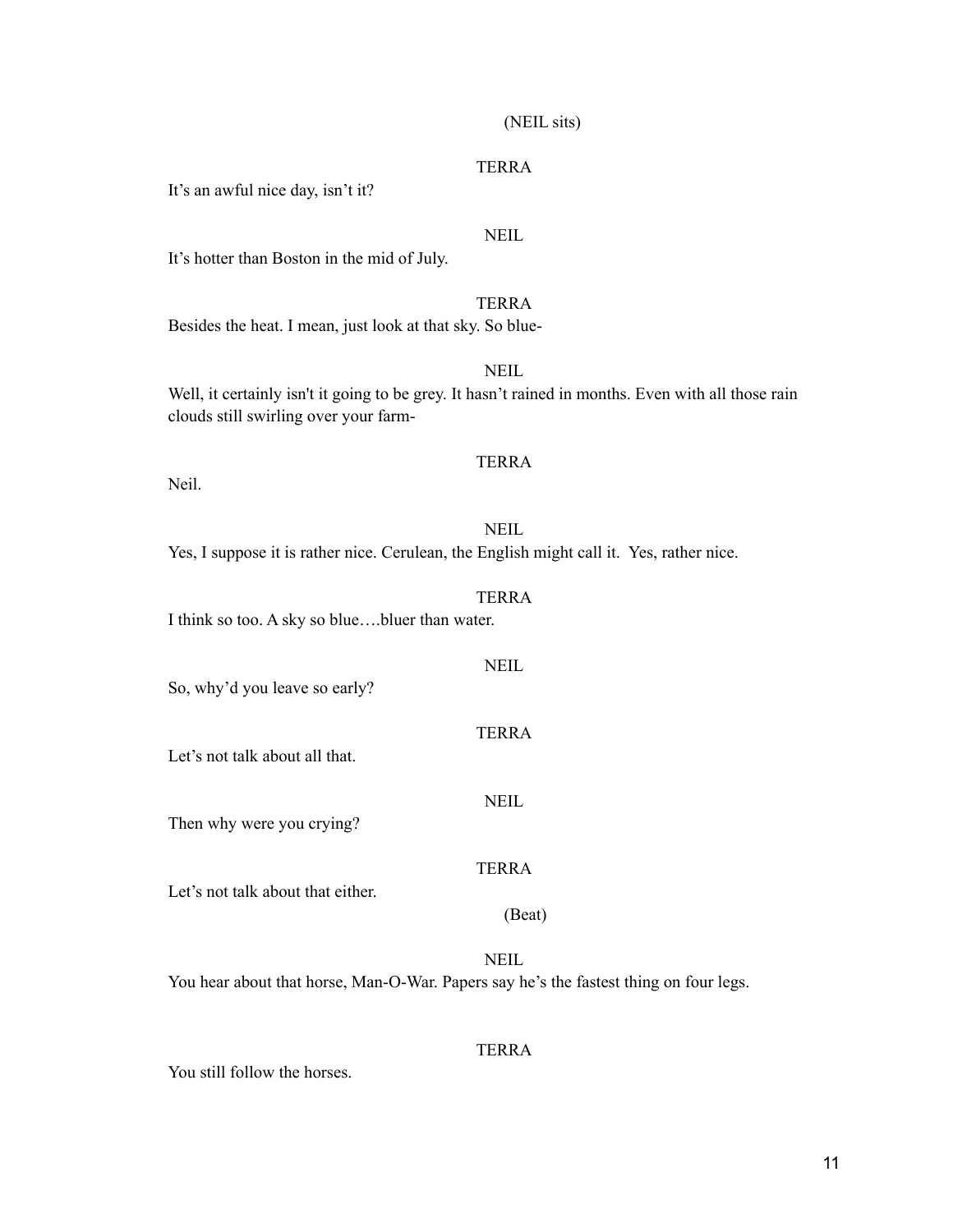#### NEIL

Occasionally. I don't bet much on them anymore. Just enough to remind me that I'm alive.

# TERRA You're gonna burn through your money. NEIL I'd have to set a pretty big fire. TERRA No one ever thinks they'll lose. NEIL Oh, I don't lose often. I have a very functional mathematical system that accounts for the length of the horse's legs and their age and when I do lose it just goes to show the fun unpredictability of the game-TERRA Cornelius, have much money have you lost? NEIL 120. TERRA One hundred and twenty dollars! NEIL Shh. TERRA That could've bought you a home as big as anything! **NEIL** Shh! TERRA Where'd you even get that kinda money? NEIL Father. TERRA Oh. Of course. Father.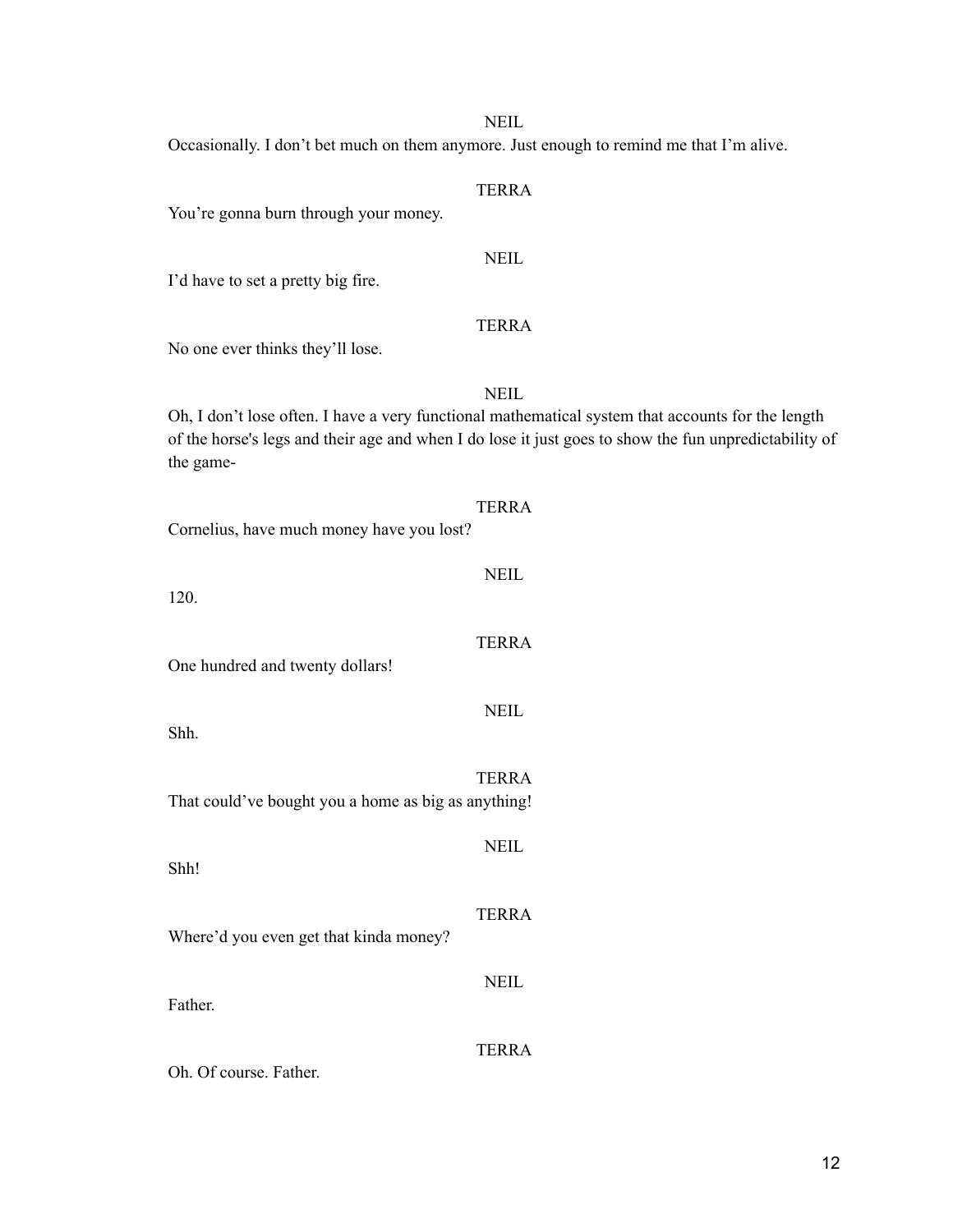#### NEIL

He thought I was going to use it to….I don't know….start a family or invest or something in that vein. I'm sure if you wrote and asked-

#### TERRA

I assure you I won't.

#### NEIL

You know, he loves you Terra. I know you might be a little embarrassed and think you can't go back, but he has written me dozens of letters asking about you and if you're okay. He would take you back without hesitation….Terra?

| Have you ever been in love?                                            |  |
|------------------------------------------------------------------------|--|
| <b>NEIL</b><br>Excuse me?                                              |  |
| <b>TERRA</b><br>Have you?                                              |  |
| <b>NEIL</b><br>Why?                                                    |  |
| <b>TERRA</b><br>I've never asked.                                      |  |
| <b>NEIL</b>                                                            |  |
| You've never asked me about me favorite fabric either-<br><b>TERRA</b> |  |

Fabric, Cornelius?

NEIL

It was an example, ex tempore. I'm sorry my wit is beneath you.

# TERRA

I always was the smart one.

### **NEIL**

Is that what you think? Then why was it that you were the one that managed to get caught throwing an illicit soiree in the pool house?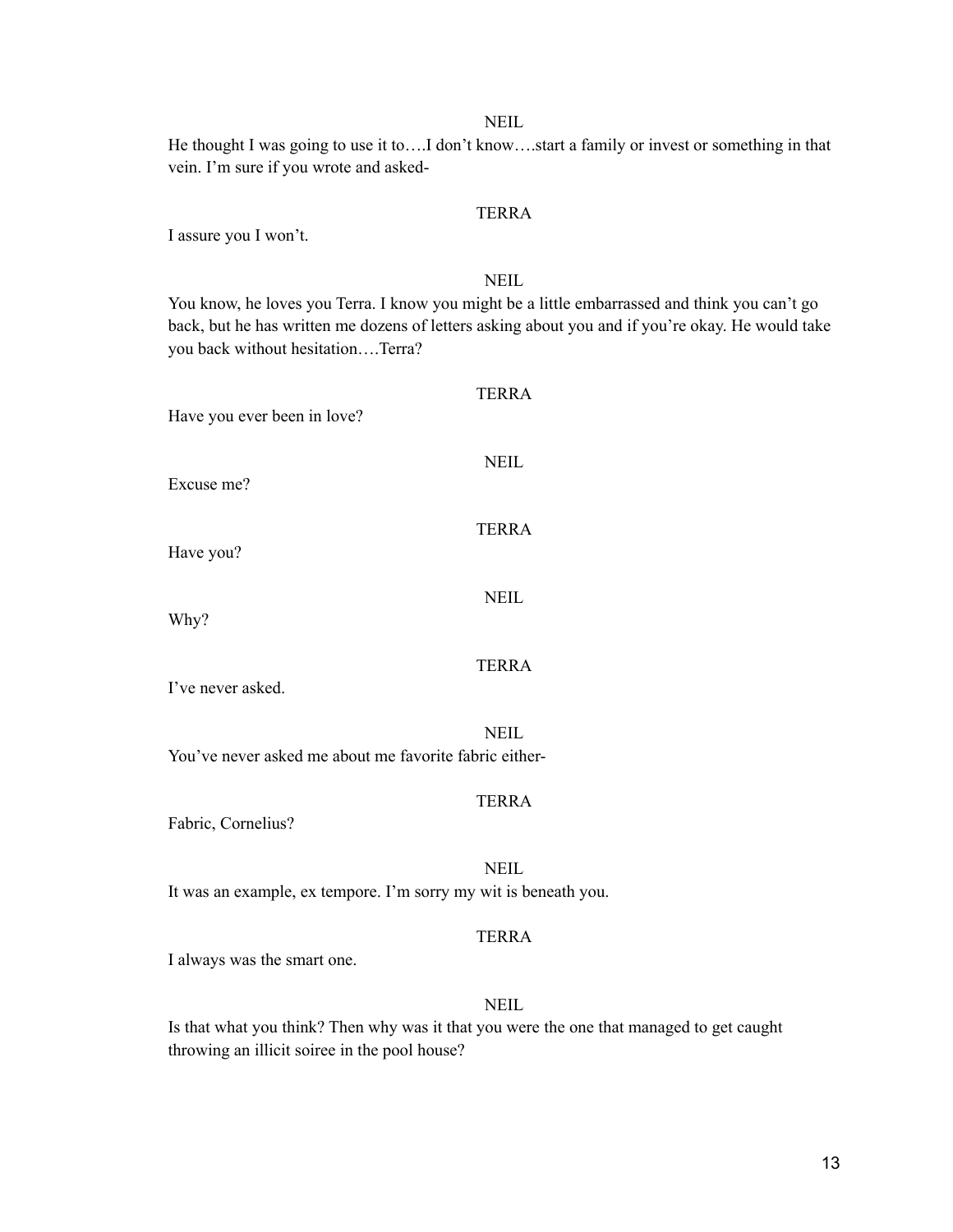I am almost positive that Oletita Sloan is the one who told just because I wouldn't invite her. The brat.

### **NEIL**

And you were the one who soiled Mother's satin curtains when you tried to wear it as a dress to impress you Bohemian friends.

| I think I gave it a fun new pattern.                    | <b>TERRA</b> |
|---------------------------------------------------------|--------------|
| Ruined them.                                            | <b>NEIL</b>  |
| But what a story we all got.                            | <b>TERRA</b> |
| Yes, surely you're the smart one.                       | <b>NEIL</b>  |
|                                                         | <b>TERRA</b> |
| I was smart because I always kept you around to fix it. | <b>NEIL</b>  |
| Is that why you "kept me" around so to speak?           |              |
| You know, I love you, Neil.                             | <b>TERRA</b> |
| I had my suspicions.                                    | <b>NEIL</b>  |
| I wish you could fix this.                              | <b>TERRA</b> |
| The farm? I can't control the weather, Terra.           | <b>NEIL</b>  |
| No, you can't.                                          | <b>TERRA</b> |
|                                                         | NEIL         |

You still think this is all wrapped up in Willow's….condition?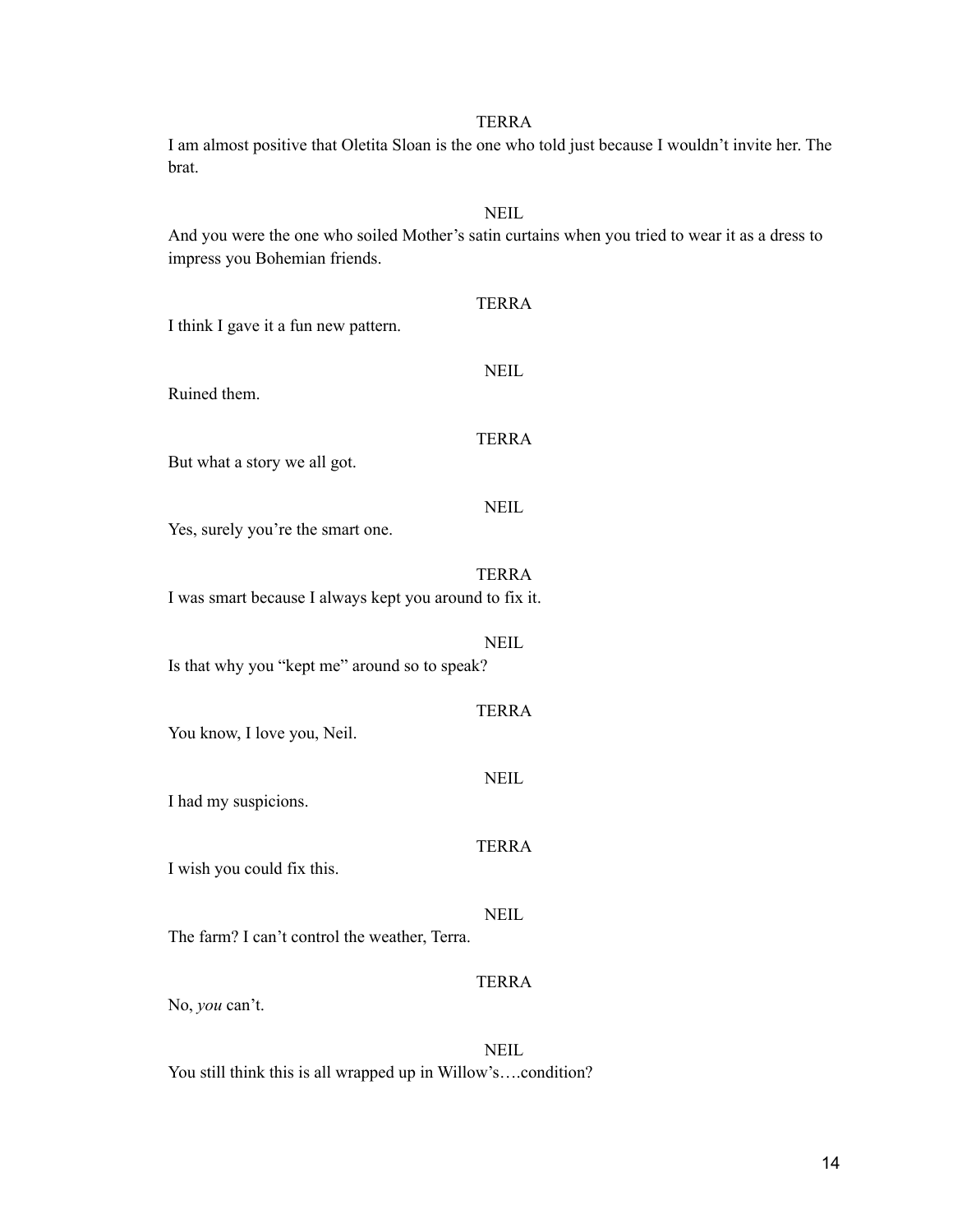I know it is, maybe not because of the father….hell, maybe exactly because of the father….what about Willow?

| What about Willow?                                                                                                                                                             | <b>NEIL</b>  |
|--------------------------------------------------------------------------------------------------------------------------------------------------------------------------------|--------------|
| Do you love her?                                                                                                                                                               | <b>TERRA</b> |
| She's a sweet girl and a true delight to speak to-                                                                                                                             | <b>NEIL</b>  |
| That's a no.                                                                                                                                                                   | <b>TERRA</b> |
| It's not a no.                                                                                                                                                                 | <b>NEIL</b>  |
| You do love her?                                                                                                                                                               | <b>TERRA</b> |
| No.                                                                                                                                                                            | <b>NEIL</b>  |
| Well-                                                                                                                                                                          | <b>TERRA</b> |
| <b>NEIL</b><br>It's not that I'm incapable or she's unworthy, I mean, if things were right I think we'd be just fine,<br>but she isa little too free and a little too poor so- |              |
| Who cares about that?                                                                                                                                                          | <b>TERRA</b> |
|                                                                                                                                                                                | <b>NEIL</b>  |
| I don't know why you're pretending like you don't know who our parents are.                                                                                                    |              |

Mother and Father don't control you. What you want is what you want, who cares about them?

NEIL

TERRA

I do.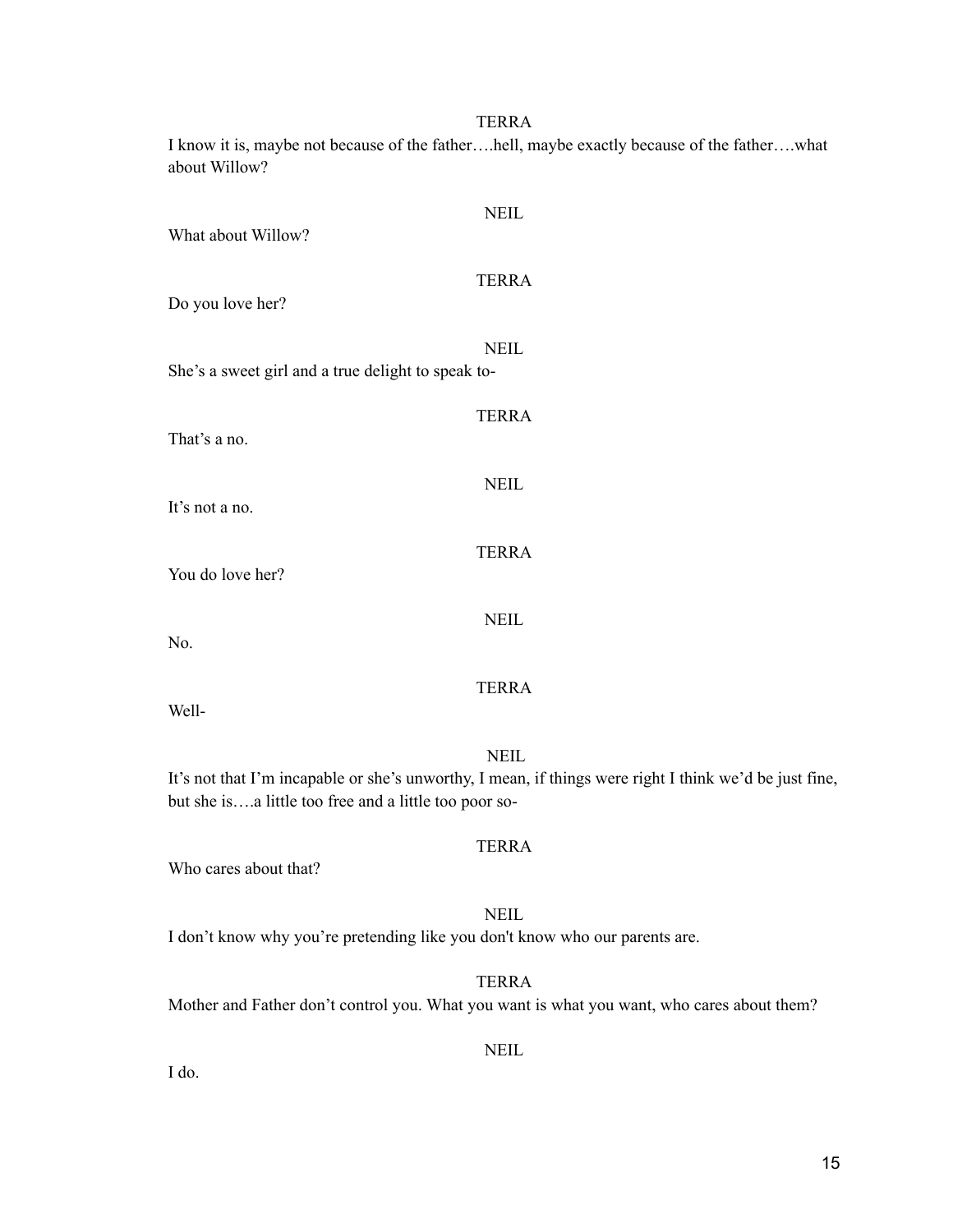# **NEIL**

Because I love them, of course.

# TERRA

NEIL

Their love won't last forever, Neil, might as well go out and find your own.

Why won't you tell me what happened between you all?

TERRA

NEIL

TERRA

Because I don't want you to hate me too.

Terra, I could never hate you. Ever.

Promise?

Why?

NEIL

Of course.

TERRA

Stop smiling like that, it's terrifying. And, also, I mean, marrying a poor woman isn't nearly as bad as stealing a thousand dollars and fleeing cross country, so you'll have to think of a better excuse than that.

|                                        | <b>NEIL</b>  |
|----------------------------------------|--------------|
| I'll try to draft a list tonight.      |              |
| (Pause)                                |              |
| How about you? Have you been in love?  |              |
|                                        | <b>TERRA</b> |
| No.                                    |              |
| Really, I would think with your-       | <b>NEIL</b>  |
| $\mathbf{1}$ $\mathbf{1}$ $\mathbf{0}$ | TERRA        |

My what?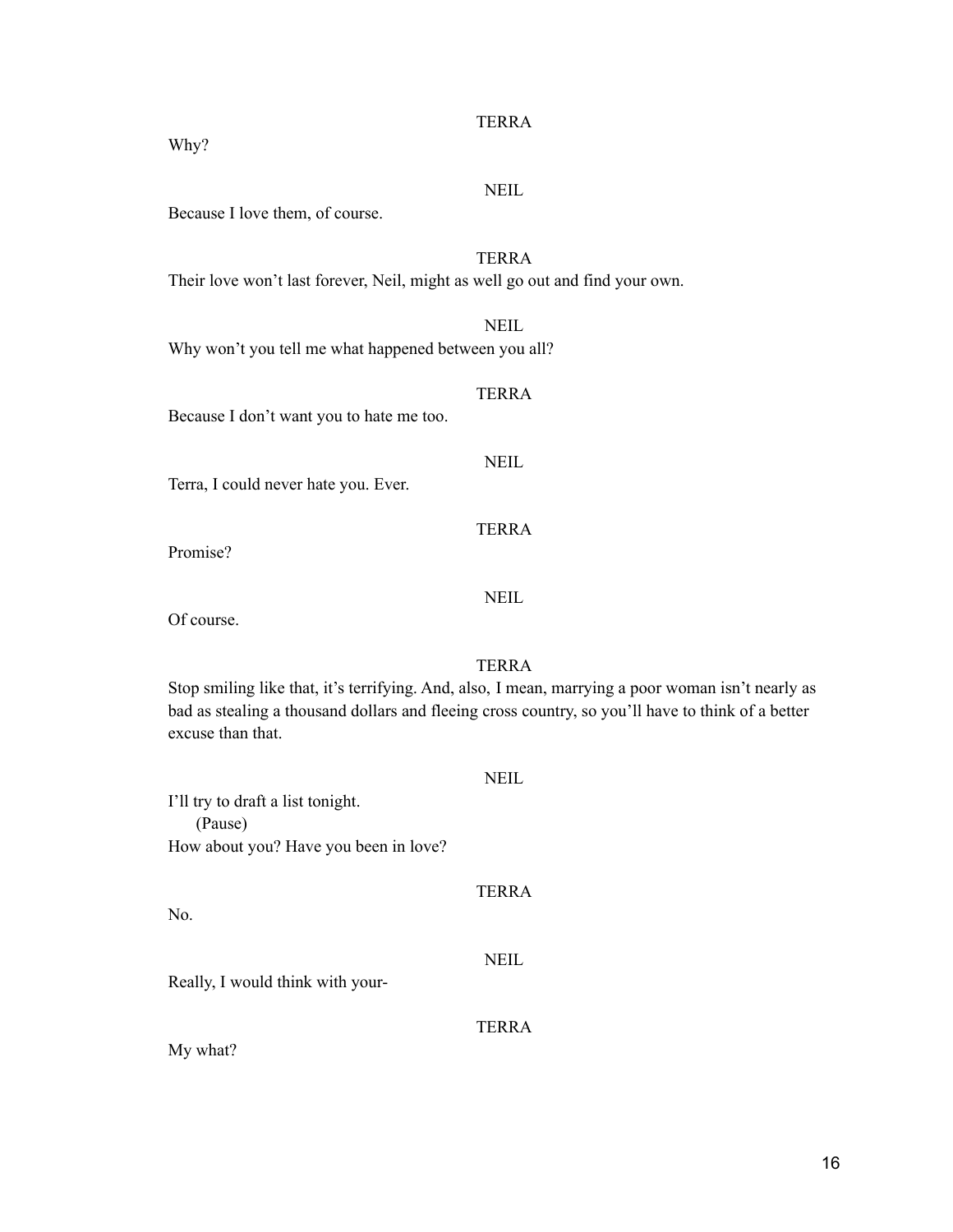| <b>NEIL</b><br>Temperament. Your volatile-                                                                                                                              |
|-------------------------------------------------------------------------------------------------------------------------------------------------------------------------|
| <b>TERRA</b><br>Volatile?                                                                                                                                               |
| <b>NEIL</b><br>Passionate                                                                                                                                               |
| <b>TERRA</b><br>Thank you.                                                                                                                                              |
| <b>NEIL</b><br>Temperament. I'd have thought cupid had swooped you up a dozen times over by now.                                                                        |
| <b>TERRA</b><br>No.                                                                                                                                                     |
| <b>NEIL</b><br>What of all those boys that used to linger around the house? Surely they weren't all Mother's<br>doing.                                                  |
| <b>TERRA</b><br>No, some were Father's.                                                                                                                                 |
| <b>NEIL</b><br>And not one caught your eye?                                                                                                                             |
| <b>TERRA</b><br>No.                                                                                                                                                     |
| <b>NEIL</b><br>Not even that Mckinley fellow with the red hair?                                                                                                         |
| <b>TERRA</b><br>Who?                                                                                                                                                    |
| <b>NEIL</b><br>The slender man with the brown eyes and gelled hair that would always sing to you. Looked like<br>a fox in human form? Classically handsome, strong jaw- |

Did you fancy him, Neil?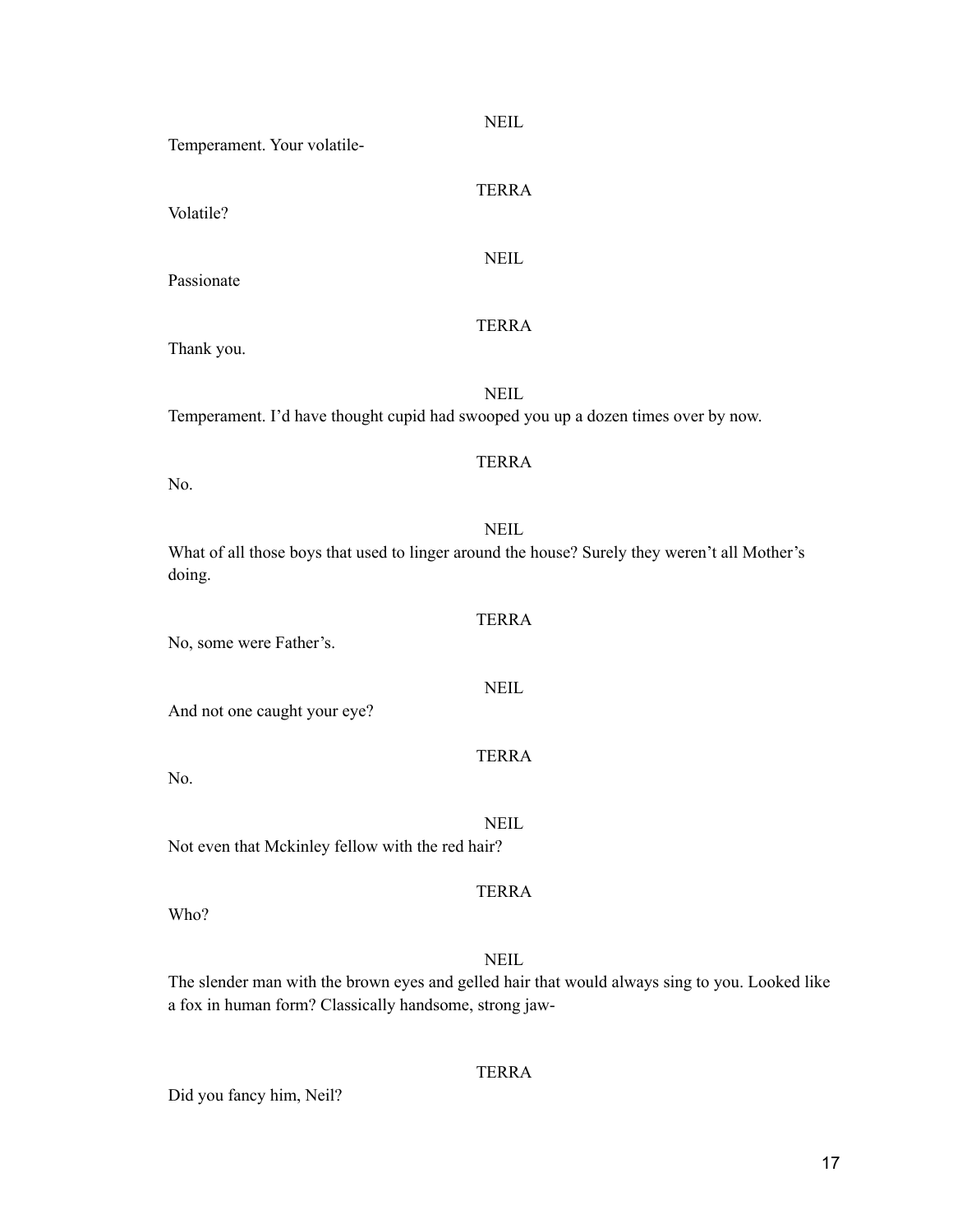#### **NEIL**

What, I, I would never do something so, so-

#### TERRA

I know. I know. I'm just teasing. Clearly.

NEIL Surely. You know, I think love might be good for you. It would balance you out.

#### TERRA

I'm balanced.

#### NEIL

Of course, you are. Do you feel better? (TERRA nods. NEIL kisses her forehead.) Good. I can only babble for so long. Now, why weren't you at home this morning?

#### TERRA

I was looking for Willow.

#### NEIL

Now, why didn't you just say that? (NEIL stands) There was no need to be cryptic.

#### TERRA

Wait, can I ask you a question?

#### NEIL

Go ahead.

#### TERRA

If someone didn't want to speak to you, what would you do?

# NEIL

I wouldn't speak to them. Why waste both of our time?

#### TERRA

But what if you want to speak to them? Need to speak to them.

# **NEIL**

Well, they clearly neither need nor want to speak to you.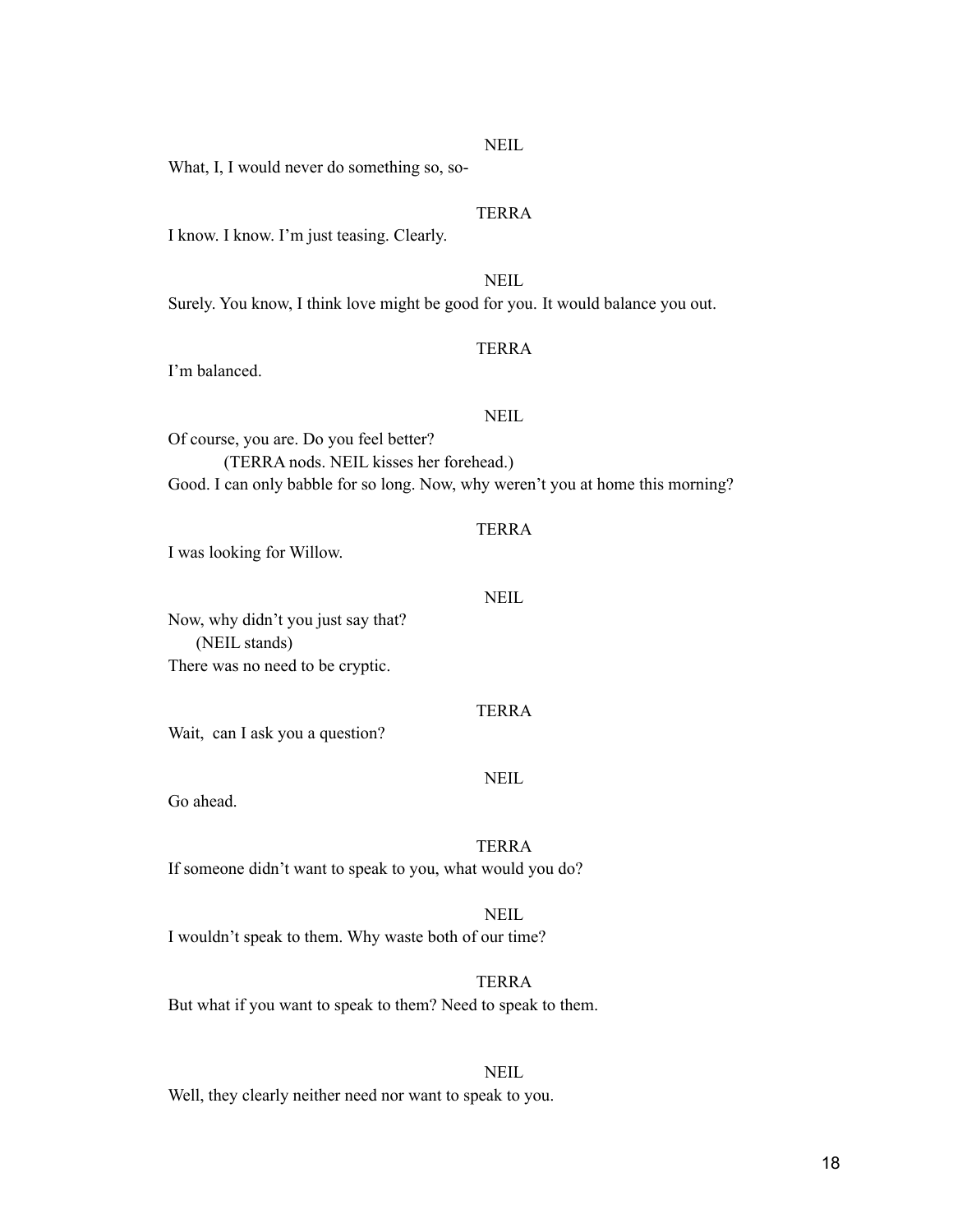**NEIL** 

But what if-

Do you have an answer you'd like to hear? Is that why you're asking?

# TERRA

No, but if you do have another answer-

# NEIL

Do what you'd like. That's what you do best. It's what you've always done best.

# TERRA

Wait, Neil, I….I'm sorry about what I said last week. What I said about you going back to Boston, About you getting comfortable.

NEIL Yes, well, we all say terrible things sometimes, don't we?

# TERRA

Neil-

#### NEIL

I should go home. It's too hot out here anyway.

(NEIL exits. TERRA ponders her options. Transition Music.)

# **Scene Three Town Square: Later**

(As she sits, the day races by until the sky is covered with the violets and soft simples blues that paint a New Mexico sky. A faint wind blows. WILLOW enters, not seeing the unconscious TERRA. WILLOW is not quite sure how she should feel. She breathes. She decides she's angry. She screams.)

# TERRA

Mary, Jesus, and Joseph!!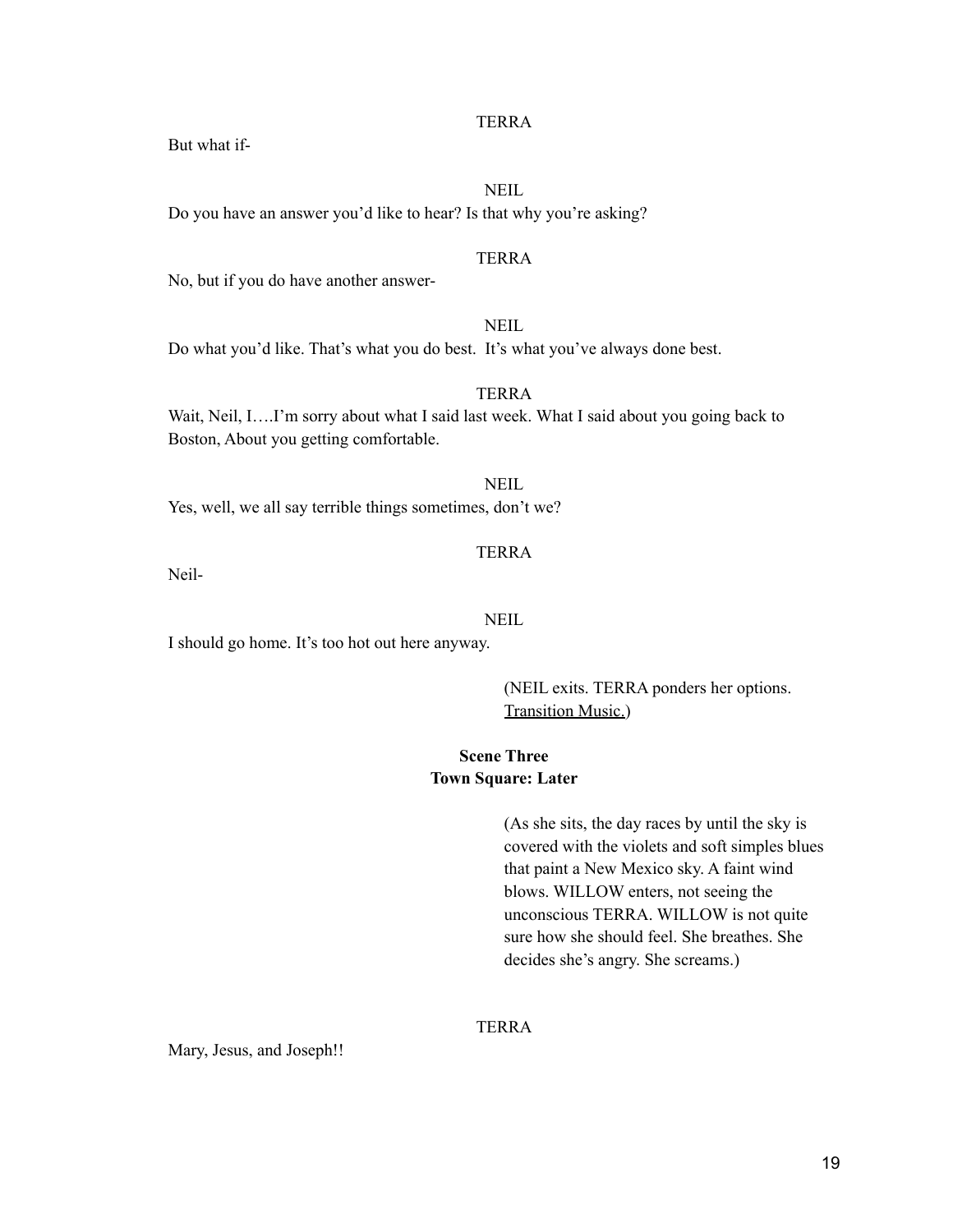| Who's there?                                                          | <b>WILLOW</b> |
|-----------------------------------------------------------------------|---------------|
| You first! Wait, Willow?                                              | <b>TERRA</b>  |
|                                                                       | <b>WILLOW</b> |
| McHale.                                                               | <b>TERRA</b>  |
| Was that you?<br>(WILLOW runs away)<br>Willow, Willow, wait.          |               |
|                                                                       | <b>WILLOW</b> |
| No. I don't, I don't want to talk to you.                             | <b>TERRA</b>  |
| I'm sorry. Willow, please. Please, just-                              |               |
| No. No, stop following me-                                            | <b>WILLOW</b> |
| Is it me? Willow, is it me?                                           | <b>TERRA</b>  |
| What do you mean?                                                     | <b>WILLOW</b> |
| Willow, is it me?                                                     | <b>TERRA</b>  |
| No, itstay away from me. No, no, no. Stay away. Stay away.            | <b>WILLOW</b> |
|                                                                       | <b>TERRA</b>  |
| Willow. Please. Please tell me.<br>(WILLOW exits.)<br>Willow! Willow! |               |

(TERRA tries to run after her but the wind becomes aggressive and she can't move, she exits in the opposite direction. The night becomes day. Transition Music)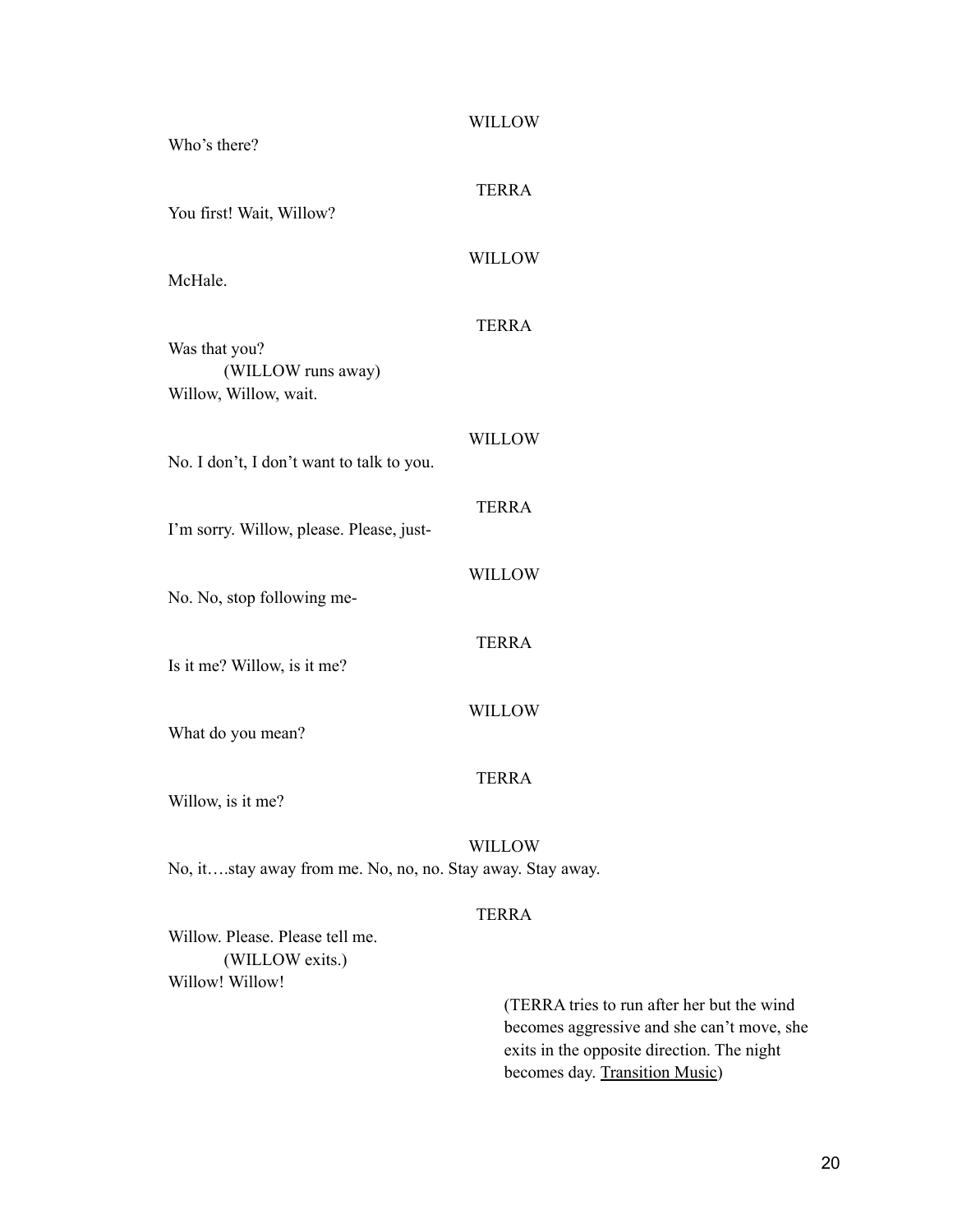# **Scene Four Town Square**

(BUSYBODIES, MS. BETTY, and CLETUS are exhausted and tense. The wind continues to blow.)

#### **BUSYBODIES**

So help us God-

MS. BETTY

If He still listens to us-

Not a wink for a week.

BUSYBODIES

CLETUS

Lying in bed-

BUSYBODIES

MS. BETTY

Waiting for sleep.

Only to hear the wind.

BUSYBODIES

This devil's wind.

#### MS. BETTY

It's all I can hear.

**BUSYBODIES** 

It sucks the soft right out the skin. Leaving marrow and shell and rot. The hard. The loss. The-

(The BUSYBODIES unleash a primal guttural scream.)

# MS. BETTY

Hey! Find your heads and keep them on.

#### BUSYBODIES

It's this heat. This wind. I feel it whip up the worst feelings inside of me. It stirs my hate.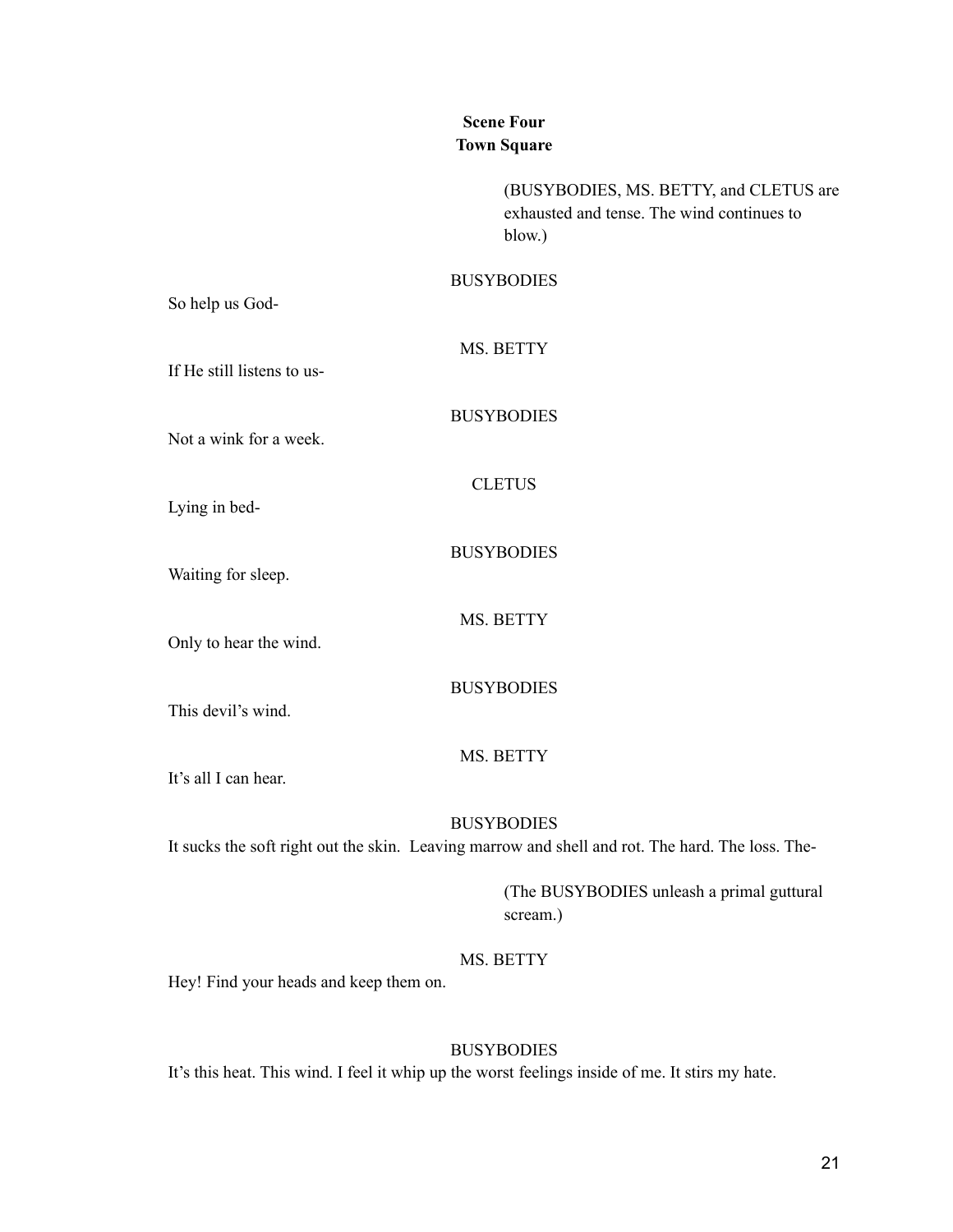MS. BETTY

I understand.

#### **CLETUS**

Me too. I used to hate nothing.

MS. BETTY

Now, I look at the sky and I feel rage.

#### CLETUS

Wrath becomes me.

# **BUSYBODIES**

This wind, this punishment, untempered. God help what we might do.

#### MS. BETTY

God help us all.

# (Transition Music)

# **Scene Five Terra's Kitchen**

(TERRA is sitting still as the winds rage outside her house. She takes a deep breath. She takes another deep breath. IRVING enters.)

#### IRVING

Terra! Terra! Terra Anne, I can't take it anymore I can't take it. I'm trying to be good. I look in the mirror every day and say Irving, Irving, Irving, be good. Be good, Irving. Be good, but when I haven't slept in a week. Haven't slept and now I feel like my skin is falling off and my body's rotting from inside out. No water. No sleep. I feel curses dancing on my lips. Where is my peace? Who must I take it from-

| <b>TERRA</b>  |
|---------------|
| <b>IRVING</b> |
|               |

But-

Shhhhh.

**TERRA** 

Shhhhhhh.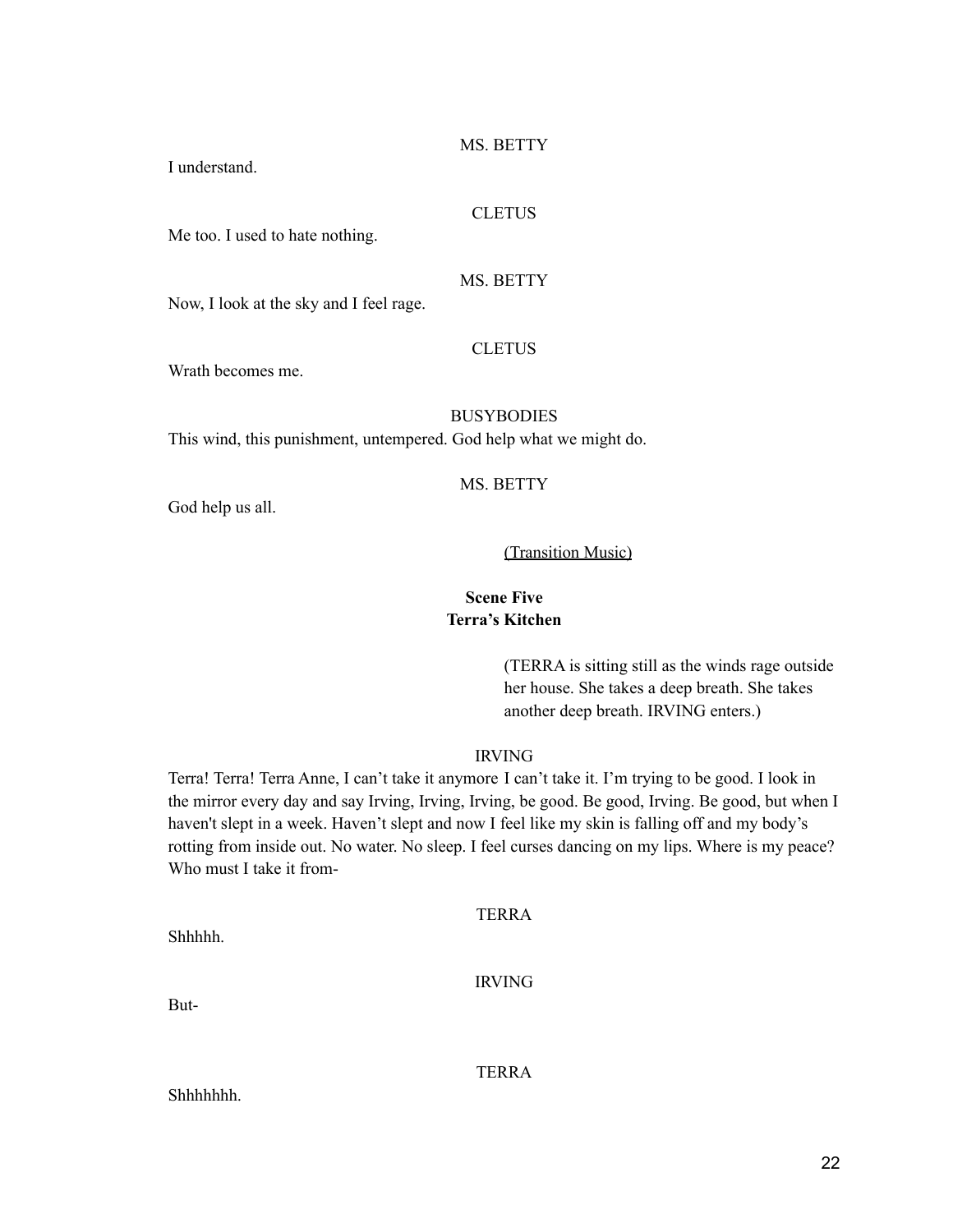Why? What's wrong?

#### TERRA

Two things. One, if you keep shouting you're gonna make Neil come down, and I'ont wanna deal with him right now. And two, I am trying very hard to concentrate so I can get calm.

#### IRVING

Calm? How can you be calm? The wind is making us all crazy. Just yesterday I saw Ms. Donahue try to claw Ms. Betty's eyes out because her mac and cheese was dry. No one has slept for days. Calm is a luxury and poverty's our state.

TERRA

# I know, which is why I have to stay calm. If I don't stay calm, I might not be able to find her.

| Who?                 | <b>IRVING</b> |
|----------------------|---------------|
| Willow.              | <b>TERRA</b>  |
| Who cares about her? | <b>IRVING</b> |
|                      | TERRA         |

Irving!

(Beat)

I'm sorry, I…..this wind started after I saw her last week.

#### IRVING

You found her?

#### TERRA

She found me. I was lying on the ground and she found me and I….she's in a bad state. You need to bring her to me.

#### IRVING

She don't want to talk to you, unless you forgot.

# TERRA

Ask her, Irving, Jesus! Sorry. Sorry. I didn't mean...I don't mean to shout. I just, I need to talk to her now. Not just for the rain, but to stop all this madness.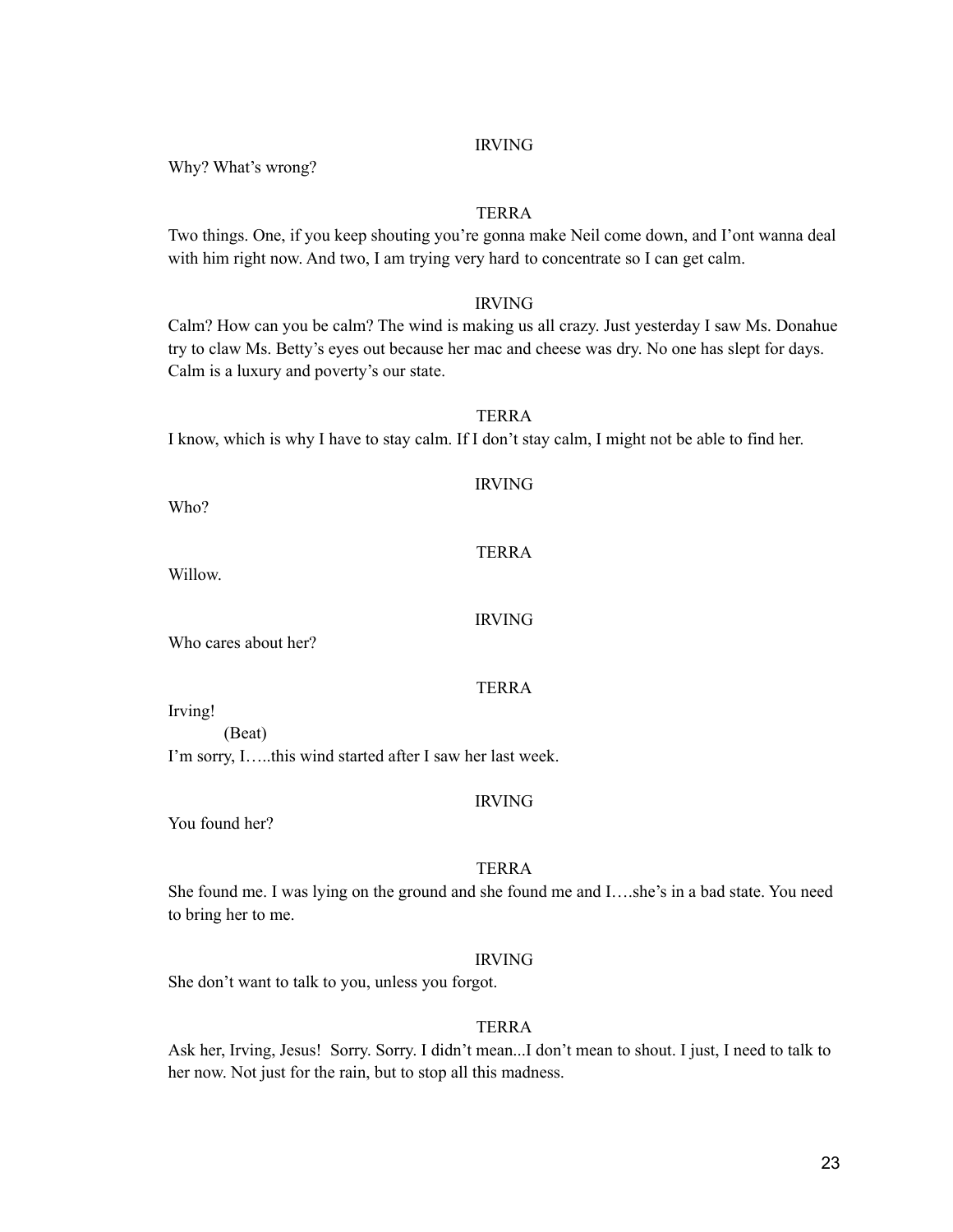| What if she don't wanna talk to me either?                                   | <b>IRVING</b>                                                                                                       |
|------------------------------------------------------------------------------|---------------------------------------------------------------------------------------------------------------------|
| I'm sorry about that too.                                                    | <b>TERRA</b>                                                                                                        |
| Are you or do you just need somethin' from me?                               | <b>IRVING</b>                                                                                                       |
| and set you off.                                                             | <b>TERRA</b><br>If it hurt your feelings then, of course, I'm sorry, but you're so sensitive I coulda said anything |
| You think this is funny?                                                     | <b>IRVING</b>                                                                                                       |
| I think you'd better take a step back.                                       | <b>TERRA</b>                                                                                                        |
| What? You scared?                                                            | <b>IRVING</b>                                                                                                       |
| No.                                                                          | <b>TERRA</b>                                                                                                        |
| Whatcha fingering your gun like that for, Terra? You think you can shoot me. | <b>IRVING</b>                                                                                                       |
|                                                                              | <b>TERRA</b>                                                                                                        |
| Step back, Irving.                                                           | (Beat. IRVING steps back.)                                                                                          |
| Fine. I don't know where she is anyway.                                      | <b>IRVING</b>                                                                                                       |
| You lying now?                                                               | <b>TERRA</b>                                                                                                        |
| I'm not lying. I guess you were just right. She don't wanna talk to me.      | <b>IRVING</b>                                                                                                       |
| Sorry. When'd you see her last?                                              | <b>TERRA</b>                                                                                                        |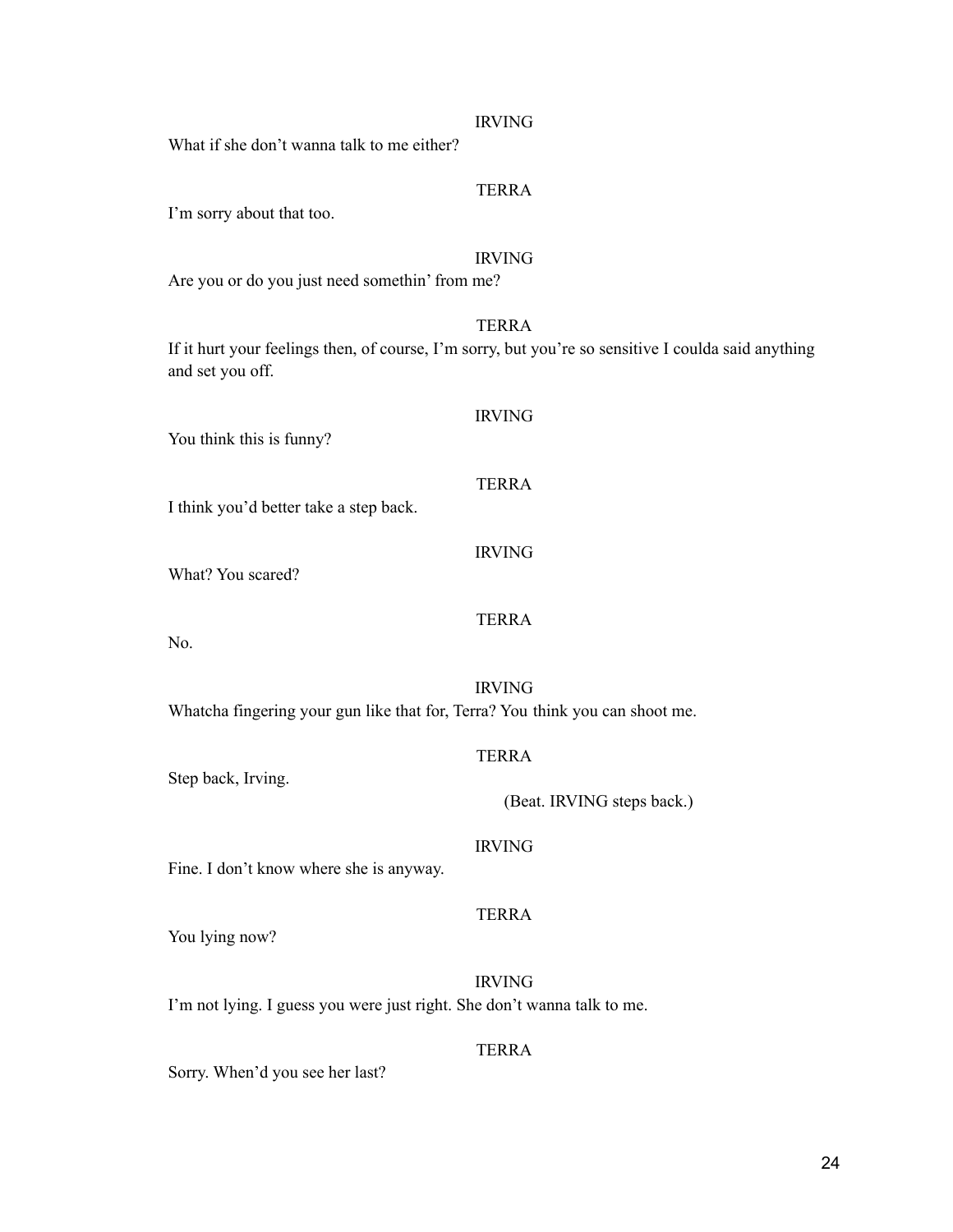25

# IRVING

Last week. Fore the wind. She was back in….hell, she ain't there no more, she was stayin in our shed.

#### TERRA

You made a pregnant woman sleep in a shed?

#### IRVING

Not made. Well, yes, made, but it was the only option. If Pop found her then it'd be up to him where she goes and, you really never know with the old man.

#### TERRA

But she's gone now?

#### IRVING

Yep. Up and gone the night the wind started. Last thing she said to me was "see you tomorrow". (Beat)

What if you were right, Terra?

#### TERRA

IRVING

About what?

What if I could've helped stop it?

NEIL (off-stage)

Terra Anne McHale!

#### TERRA

What!

(NEIL enters holding a letter)

NEIL

TERRA

Have you read this, Terra? Have you read this?

How could I have read it if it's in your possession, Neil?

# (IRVING snickers)

**NEIL** 

Why is he always here?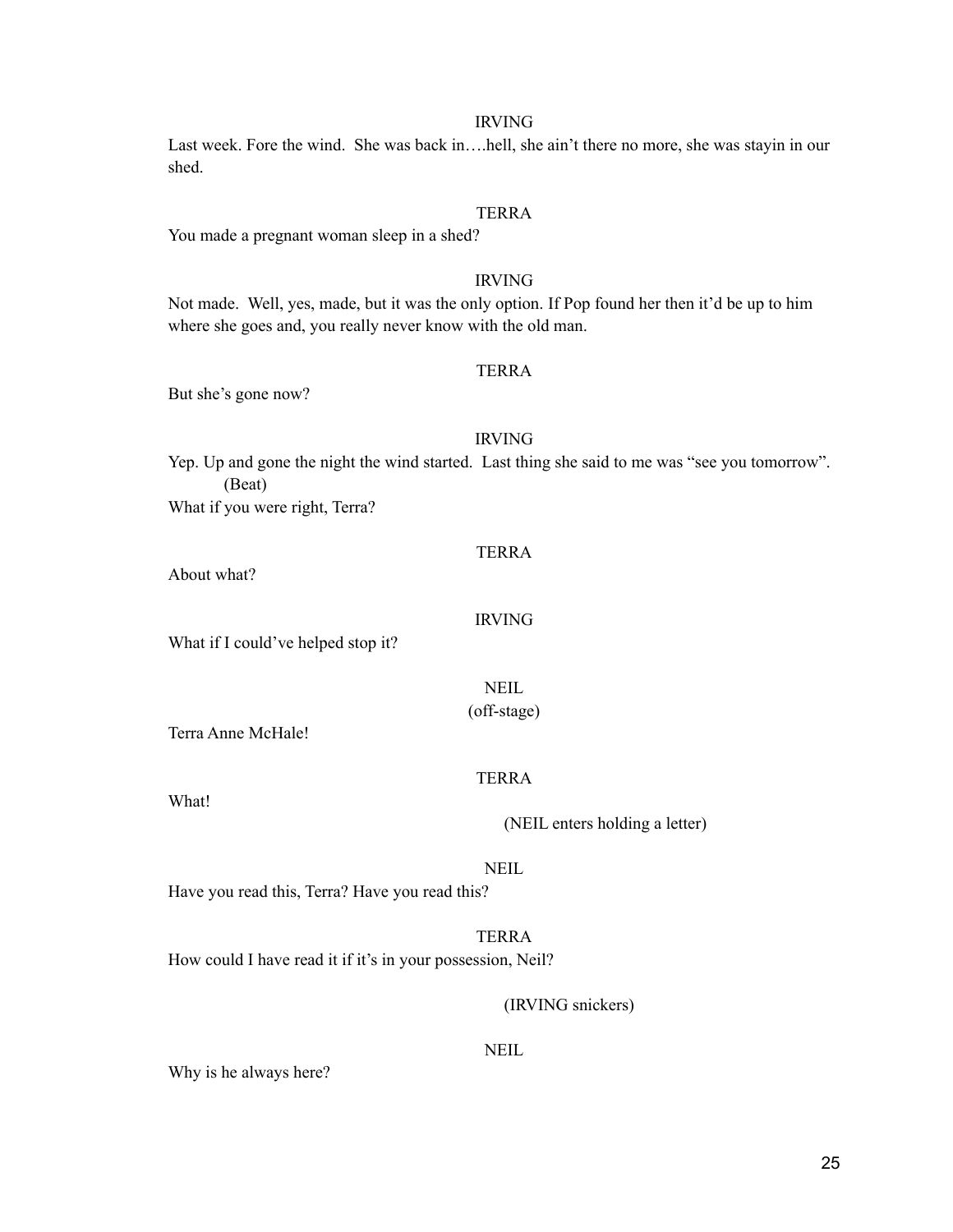Maybe I just like seeing your neurotic face, Corneilus.

# NEIL

Perhaps, flower boy, if you were not so concerned with my sister and Willow you'd have a nice well-furnished home of your own to lounge around in all day.

#### IRVING

Well, maybe if you stopped wearing three-piece suits in three-figure heat, you'd finally find that good bit of common sense you're lacking.

| <b>TERRA</b>  |
|---------------|
| <b>NEIL</b>   |
| <b>TERRA</b>  |
| <b>NEIL</b>   |
| <b>TERRA</b>  |
| <b>NEIL</b>   |
| <b>TERRA</b>  |
| <b>NEIL</b>   |
| (Long Beat.)  |
| <b>IRVING</b> |
| <b>TERRA</b>  |
| <b>NEIL</b>   |
|               |